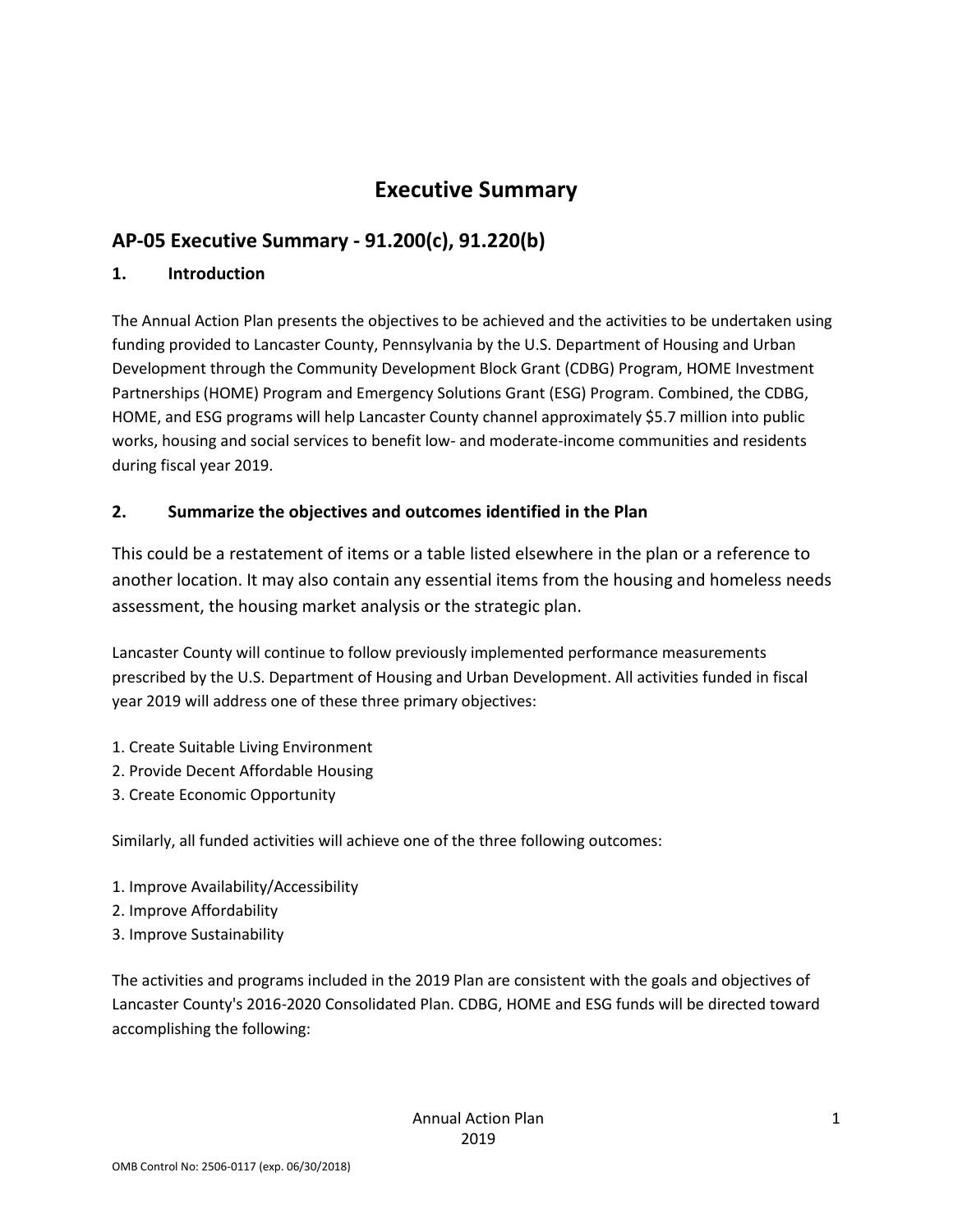1. To provide decent affordable housing, both rental and owner-occupied;

2. To upgrade public infrastructure;

3. To assist in the provision of public services;

4. To reorient the homeless service system to a Housing First course of action tusing rapid re-housing; and

5. To assist first-time homebuyers.

#### **3. Evaluation of past performance**

This is an evaluation of past performance that helped lead the grantee to choose its goals or projects.

The Redevelopment Authority has created these projects based on prior success with programs and activities that have produced decent affordable housing and created suitable living environments for the low- and moderate-income residents of Lancaster County. With positive results from plan years one through four of the 2016-2020 Consolidated Plan, the Redevelopment Authority will continue these projects and activities to meet the goals and objects outlined in the Consolidated Plan.

#### **4. Summary of Citizen Participation Process and consultation process**

Summary from citizen participation section of plan.

Lancaster County has a Citizen Participation Plan that relies on citizen-based review panels to make funding recommendations to the Lancaster County Board of Commissioners. For public improvement projects, the citizen-based process uses a steering committee of municipal officials and interested citizens to rank the projects for funding. For public service dollars devoted to homeless services, the Governance Board of the Lancaster County Coalition to End Homelessness makes funding recommendations. The use of citizen panels is described at length in the County's Citizen Participation Plan. Because of the complexity of housing development finance, HOME funds are distributed based on recommendations made by a loan committee made up of a representative from the Economic Development Company, a representative from the County Planning Commission, two Redevelopment Authority Board members and Redevelopment Authority staff.

The notice announcing the 2019 Annual Action Plan was published on May 4, 2019 in the local newspaper and on the Redevelopment Authorities' website at www.lchra.com. A copy of the plan was also distributed to the Lancaster County Board of Commissioners, Lancaster County Planning Commission, the City of Lancaster, the Lancaster County Library, Community Action Program of Lancaster, and the Spanish American Civic Association. The Lancaster County Redevelopment Authority Board of Directors endorsed the plan at their regularly scheduled meeting on May 28, 2019. The Lancaster County Commissioners endorsed the plan at their June 5, 2019 scheduled meeting.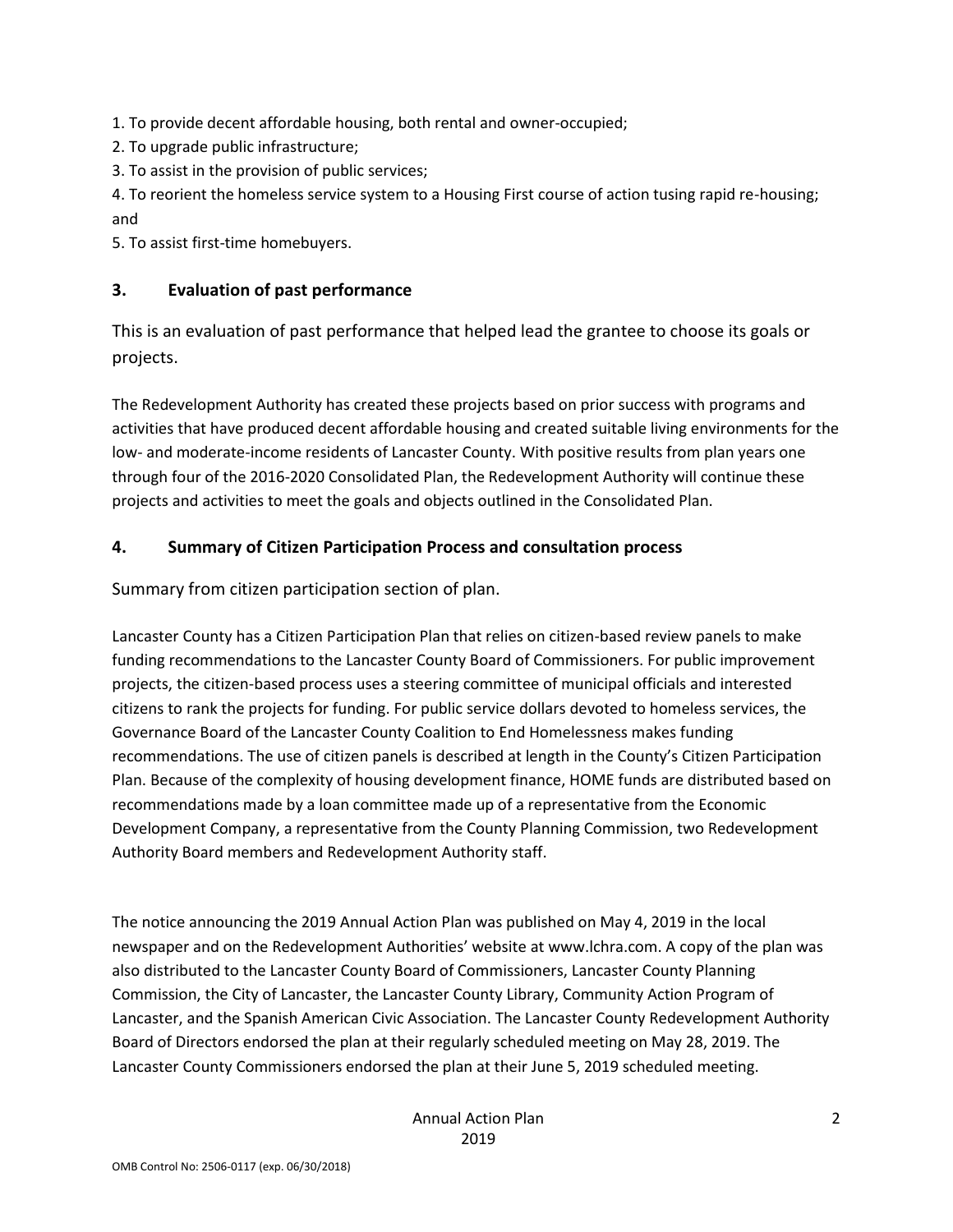#### **5. Summary of public comments**

This could be a brief narrative summary or reference an attached document from the Citizen Participation section of the Con Plan.

#### **6. Summary of comments or views not accepted and the reasons for not accepting them**

#### **7. Summary**

Lancaster County's 2019 Annual Action Plan clearly presents projects, programs and initiatives that are intended to be funded during 2019 with federal dollars to accomplish the goals stated in the Consolidated Plan. Lancaster County welcomes and encourages public comment on the Plan.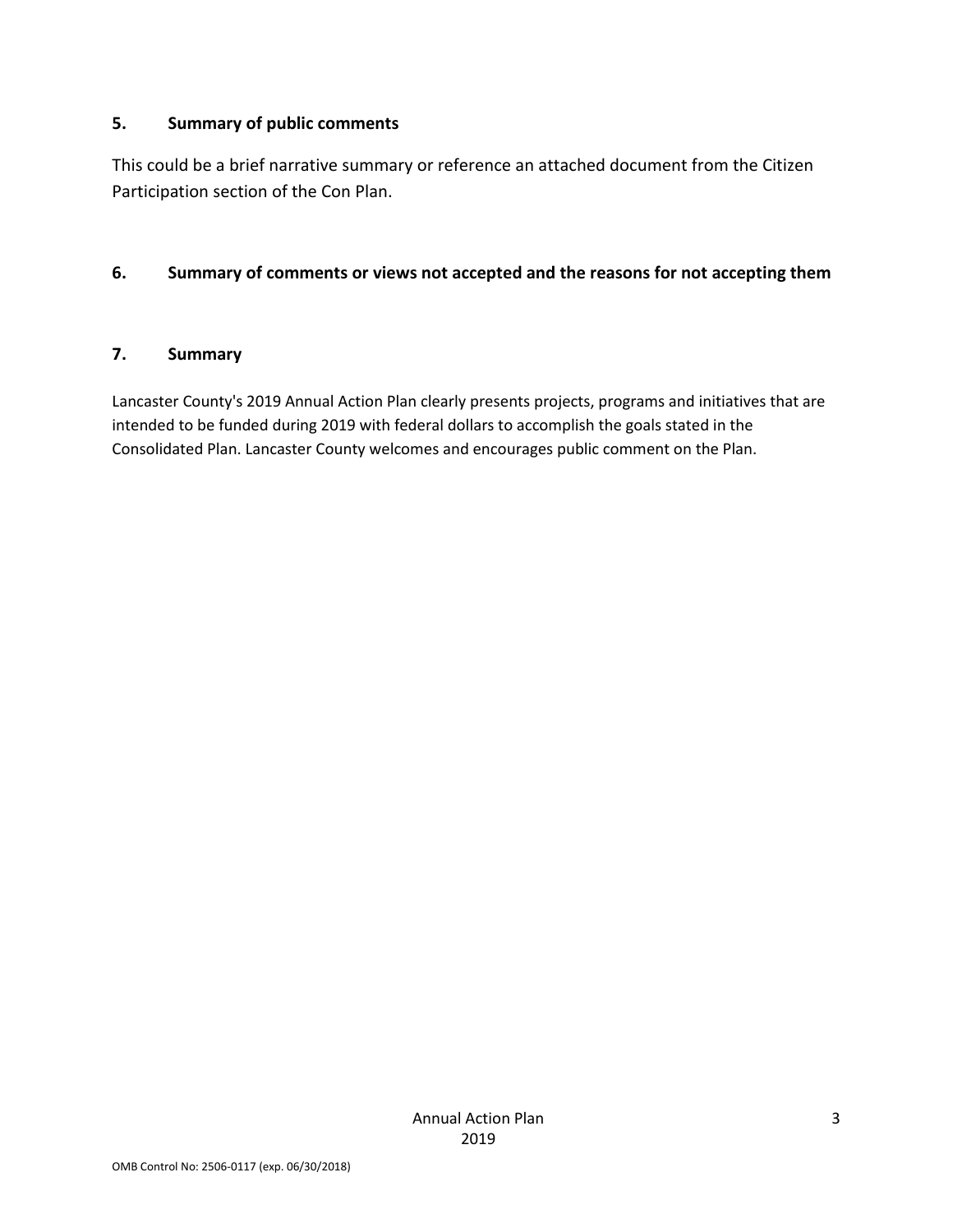## **PR-05 Lead & Responsible Agencies - 91.200(b)**

#### **1. Agency/entity responsible for preparing/administering the Consolidated Plan**

The following are the agencies/entities responsible for preparing the Consolidated Plan and those responsible for administration of each grant program and funding source.

| <b>Agency Role</b>           | <b>Name</b>             |                         | Department/Agency                                  |                                                    |  |
|------------------------------|-------------------------|-------------------------|----------------------------------------------------|----------------------------------------------------|--|
| Lead Agency                  |                         | LANCASTER COUNTY        |                                                    |                                                    |  |
| <b>CDBG Administrator</b>    | <b>LANCASTER COUNTY</b> |                         | Redevelopment Authority of the County of Lancaster |                                                    |  |
| <b>HOPWA Administrator</b>   |                         |                         |                                                    |                                                    |  |
| <b>HOME Administrator</b>    | <b>LANCASTER COUNTY</b> |                         | Redevelopment Authority of the County of Lancaster |                                                    |  |
| <b>ESG Administrator</b>     |                         | <b>LANCASTER COUNTY</b> |                                                    | Redevelopment Authority of the County of Lancaster |  |
| <b>HOPWA-C Administrator</b> |                         | <b>LANCASTER COUNTY</b> |                                                    | Redevelopment Authority of the County of Lancaster |  |

**Table 1 – Responsible Agencies**

#### **Narrative**

#### **Consolidated Plan Public Contact Information**

Matthew Sternberg, Executive Director Lancaster County Housing and Redevelopment Authorities 28 Penn Square, Suite 200, Lancaster, PA 17603 717-394-0793 x 203 msternberg@lchra.com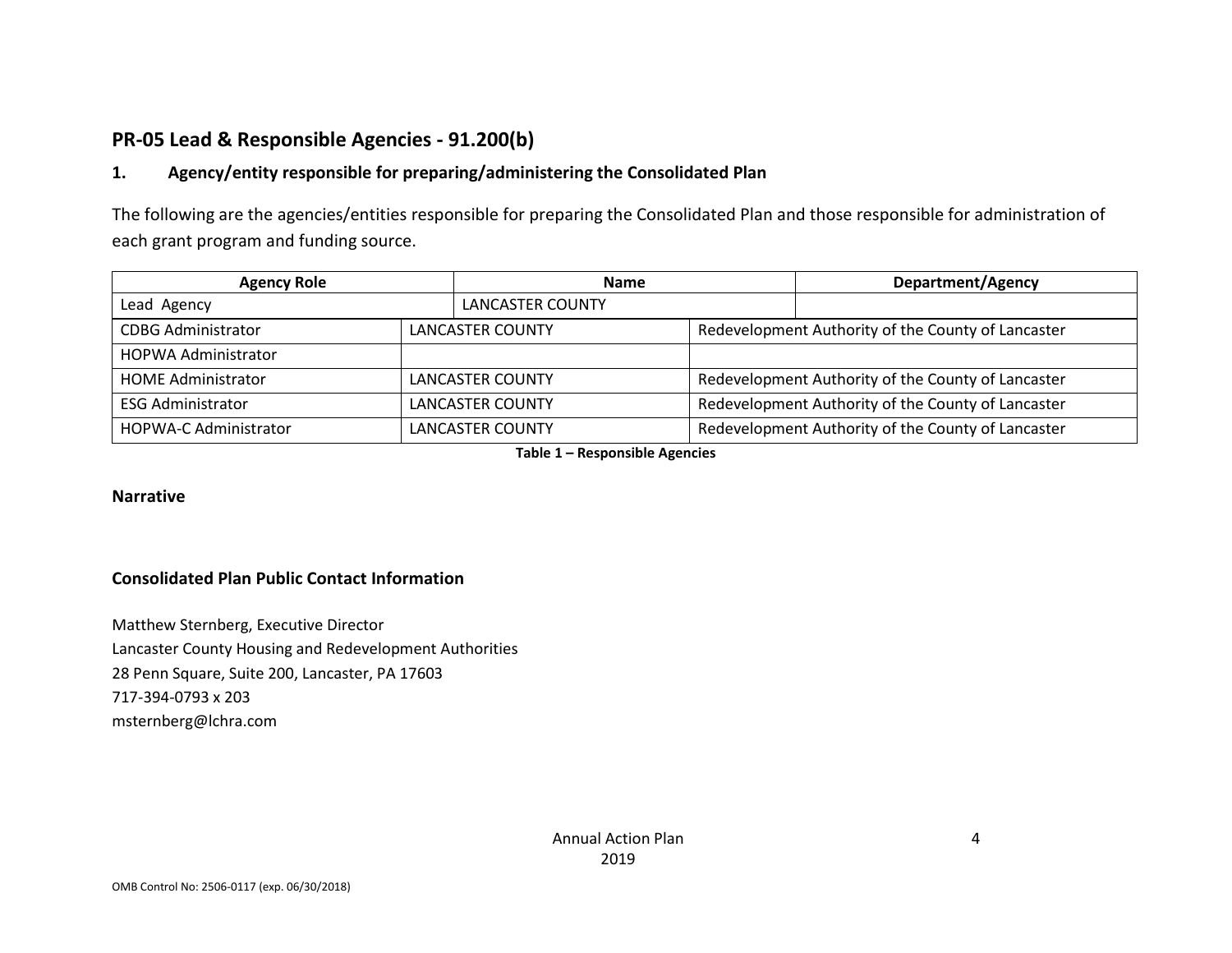### **AP-10 Consultation - 91.100, 91.200(b), 91.215(l)**

**1. Introduction**

## **Provide a concise summary of the jurisdiction's activities to enhance coordination between public and assisted housing providers and private and governmental health, mental health and service agencies (91.215(l)).**

The Lancaster County Redevelopment Authority is a member of the Lancaster County Coalition to End Homelessness (LCCEH). LCCEH is comprised of over 150 partners representing faith-based organizations, housing providers, private and governmental health providers, mental health providers, and social services providers. Redevelopment Authority staff are active participants in the LCCEH; the Executive Director serves on the Governance Board and the Leadership Council and a Program Manager serves on the Funders Group and the Executive Committee. The groups and committees frequently discuss initiatives to address the needs of homeless persons (particularly chronically homeless individuals and families, families with children, veterans, and unaccompanied youth) and persons at risk of homelessness. These efforts enhance coordination to better serve the housing needs of Lancaster County residents.

### **Describe coordination with the Continuum of Care and efforts to address the needs of homeless persons (particularly chronically homeless individuals and families, families with children, veterans, and unaccompanied youth) and persons at risk of homelessness.**

The Executive Director serves on the Governance Board and Leadership Council of the LCCEH, the Lead Agency for CoC funds in Lancaster. A Program Manager serves on the Funders Group which includes the LCCEH, City of Lancaster, and the United Way of Lancaster County. This group supports the Governance Board by providing pertinent information related to the need of persons experiencing homelessness and those at risk of homelessness. The Funders Group also oversees policies concerning homeless services to achieve maximum efficiency in service delivery. A Program Manager also serves on the LCCEH Executive Committee which provides relevant information on the issues affecting persons experiencing homelessness and strengthens homeless service coordination efforts.

## **Describe consultation with the Continuum(s) of Care that serves the jurisdiction's area in determining how to allocate ESG funds, develop performance standards for and evaluate outcomes of projects and activities assisted by ESG funds, and develop funding, policies and procedures for the operation and administration of HMIS**

The Redevelopment Authority, LCCEH, the City of Lancaster, and the United Way agreed to create a pool of funds for homeless services in Lancaster County. Funds are accessed through a joint application and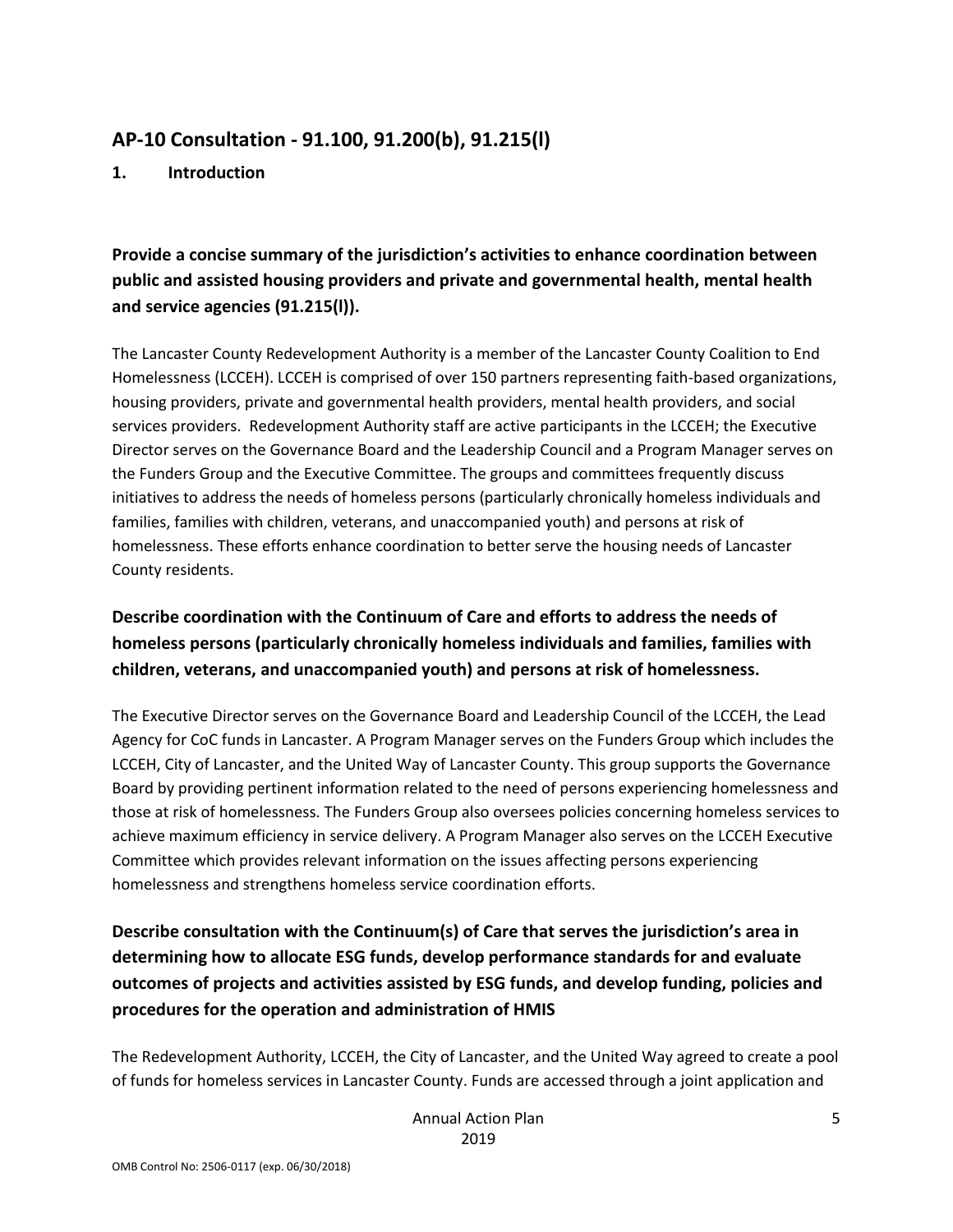allocation process. The LCCEH Governance Board, of which the Redevelopment Authority's Executive Director is a member, approved performance standards to be used to evaluate applications. The Governance Board also reviewed and made recommendations on the allocation of funding for programs. The Funder's Group made specific allocations across funding streams for each respective Boards' approval. The funding streams include: the County's Community Development Block Grant (CDBG) funds for a portion of the public service funds, the County and City's ESG allocation, the United Way's funds devoted to homeless services, and the County's Homeless Assistance Program (HAP) funds administered by the LCCEH.

The monitoring process for ESG projects and activities is completed in coordination with the LCCEH. The LCCEH shares HMIS data on achievement outcomes per local performance standards. The LCCEH administers Lancaster's HMIS using a program called Empower Lancaster (CaseWorthy). The Redevelopment Authority also shares information collected as part of the monitoring process for each project and activity funded with ESG.

The LCCEH participates within the Funders Group as the HMIS Advisory Board. This Board develops funding, policies, and procedures for the operation and administration of HMIS. A Redevelopment Authority staff member is a member of the Funders Group.

### **2. Agencies, groups, organizations and others who participated in the process and consultations**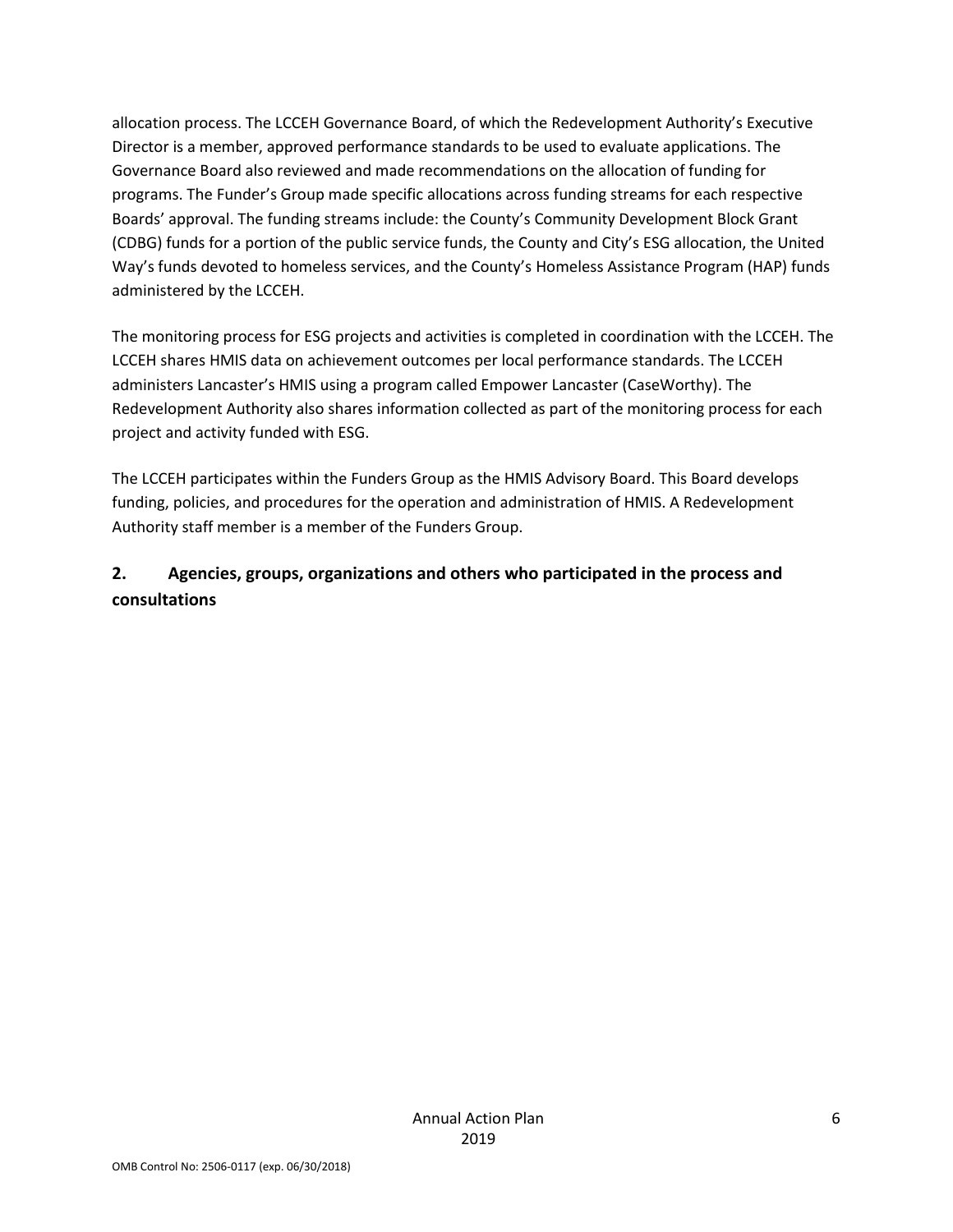**Table 2 – Agencies, groups, organizations who participated**

| $\mathbf{1}$   | Agency/Group/Organization                                                                                                                                         | City of Lancaster                                                                                                                                                                                                                                                                                                              |
|----------------|-------------------------------------------------------------------------------------------------------------------------------------------------------------------|--------------------------------------------------------------------------------------------------------------------------------------------------------------------------------------------------------------------------------------------------------------------------------------------------------------------------------|
|                | <b>Agency/Group/Organization Type</b>                                                                                                                             | Other government - Local                                                                                                                                                                                                                                                                                                       |
|                | What section of the Plan was addressed by<br><b>Consultation?</b>                                                                                                 | <b>Housing Need Assessment</b><br><b>Homelessness Strategy</b><br>Non-Homeless Special Needs<br>Lead-based Paint Strategy                                                                                                                                                                                                      |
|                | Briefly describe how the Agency/Group/Organization<br>was consulted. What are the anticipated outcomes of<br>the consultation or areas for improved coordination? | The Redevelopment Authority and the City of Lancaster meet regularly at the<br>LCCEH Funders Group meetings and through communications concerning<br>mutual projects. The Redevelopment Authority worked with the City of<br>Lancaster on development of the HOME Budget as it relates to the 32% share of<br>2019 HOME Funds. |
| $\overline{2}$ | Agency/Group/Organization                                                                                                                                         | Lancaster Housing Opportunity Partnership                                                                                                                                                                                                                                                                                      |
|                | <b>Agency/Group/Organization Type</b>                                                                                                                             | Housing<br>Services - Housing<br>Service-Fair Housing<br><b>Community Development Financial Institution</b>                                                                                                                                                                                                                    |
|                | What section of the Plan was addressed by<br><b>Consultation?</b>                                                                                                 | <b>Housing Need Assessment</b><br>Non-Homeless Special Needs<br>Market Analysis                                                                                                                                                                                                                                                |
|                | Briefly describe how the Agency/Group/Organization<br>was consulted. What are the anticipated outcomes of<br>the consultation or areas for improved coordination? | The Redevelopment Authority and LHOP meet several times throughout the<br>year to discuss various proposals and issues related to housing in Lancaster<br>County. LHOP also implements the fair housing activities and the homebuyer<br>program                                                                                |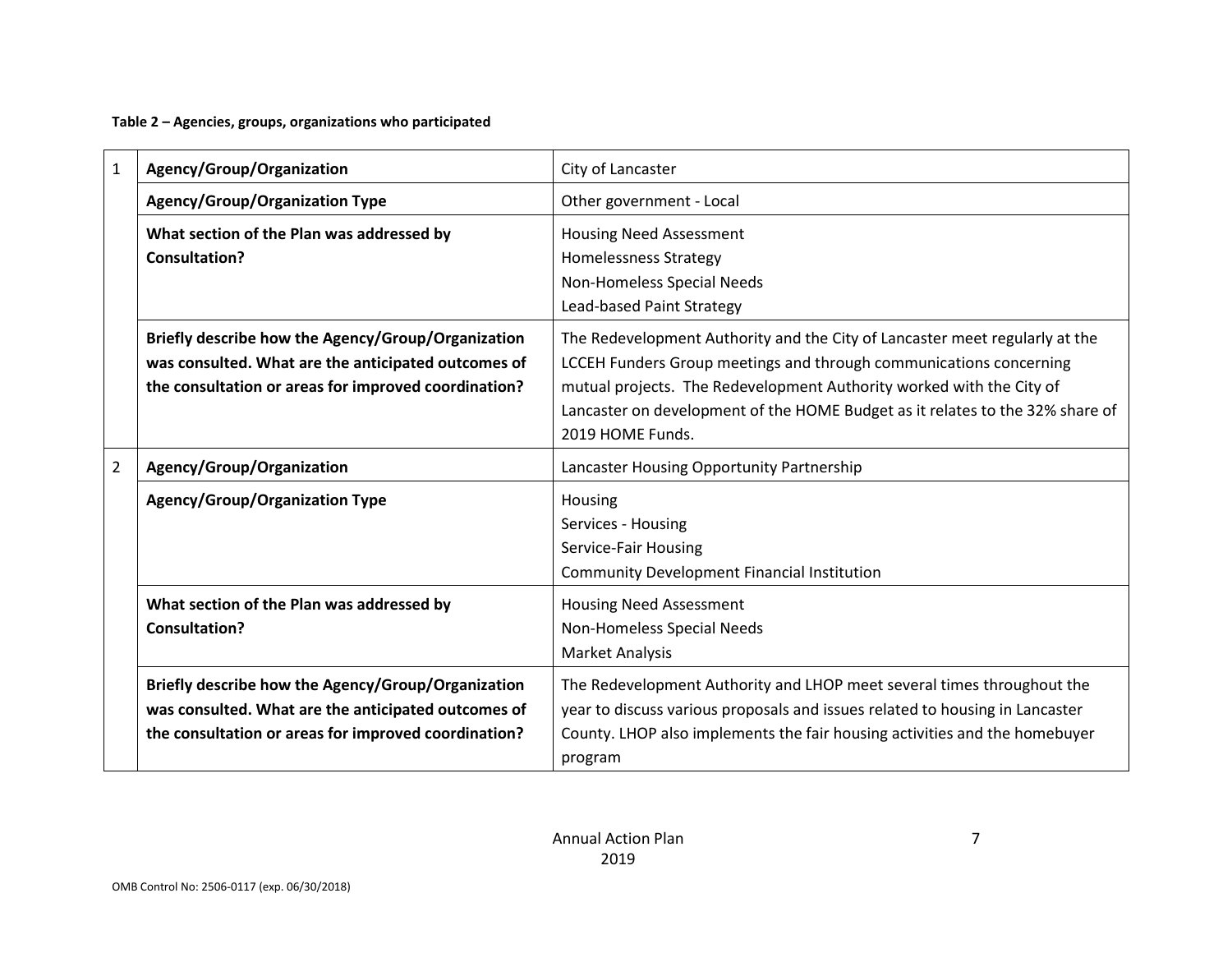| 3 | Agency/Group/Organization                            | Lancaster County Coalition to End Homelessness                                  |
|---|------------------------------------------------------|---------------------------------------------------------------------------------|
|   | <b>Agency/Group/Organization Type</b>                | Services - Housing                                                              |
|   |                                                      | Services-homeless                                                               |
|   | What section of the Plan was addressed by            | Homeless Needs - Chronically homeless                                           |
|   | <b>Consultation?</b>                                 | Homeless Needs - Families with children                                         |
|   |                                                      | Homelessness Needs - Veterans                                                   |
|   |                                                      | Homelessness Needs - Unaccompanied youth                                        |
|   |                                                      | Homelessness Strategy                                                           |
|   |                                                      | Non-Homeless Special Needs                                                      |
|   | Briefly describe how the Agency/Group/Organization   | Bi-weekly meetings are held with staff supporting the LCCEH, City of Lancaster, |
|   | was consulted. What are the anticipated outcomes of  | United Way and Redevelopment Authority staff.                                   |
|   | the consultation or areas for improved coordination? |                                                                                 |
| 4 | Agency/Group/Organization                            | United Way of Lancaster County                                                  |
|   | <b>Agency/Group/Organization Type</b>                | Local foundation                                                                |
|   |                                                      | Foundation                                                                      |
|   | What section of the Plan was addressed by            | Non-Homeless Special Needs                                                      |
|   | <b>Consultation?</b>                                 | Anti-poverty Strategy                                                           |
|   | Briefly describe how the Agency/Group/Organization   | Bi-weekly meetings are held with the Funders Group which includes the United    |
|   | was consulted. What are the anticipated outcomes of  | Way. Discussions include coordinating similar contracts and community needs.    |
|   | the consultation or areas for improved coordination? |                                                                                 |
| 5 | Agency/Group/Organization                            | Economic Development Company of Lancaster County                                |
|   | <b>Agency/Group/Organization Type</b>                | <b>Business Leaders</b>                                                         |
|   |                                                      | <b>Business and Civic Leaders</b>                                               |
|   | What section of the Plan was addressed by            | <b>Economic Development</b>                                                     |
|   | <b>Consultation?</b>                                 | <b>Borough Revitalization</b>                                                   |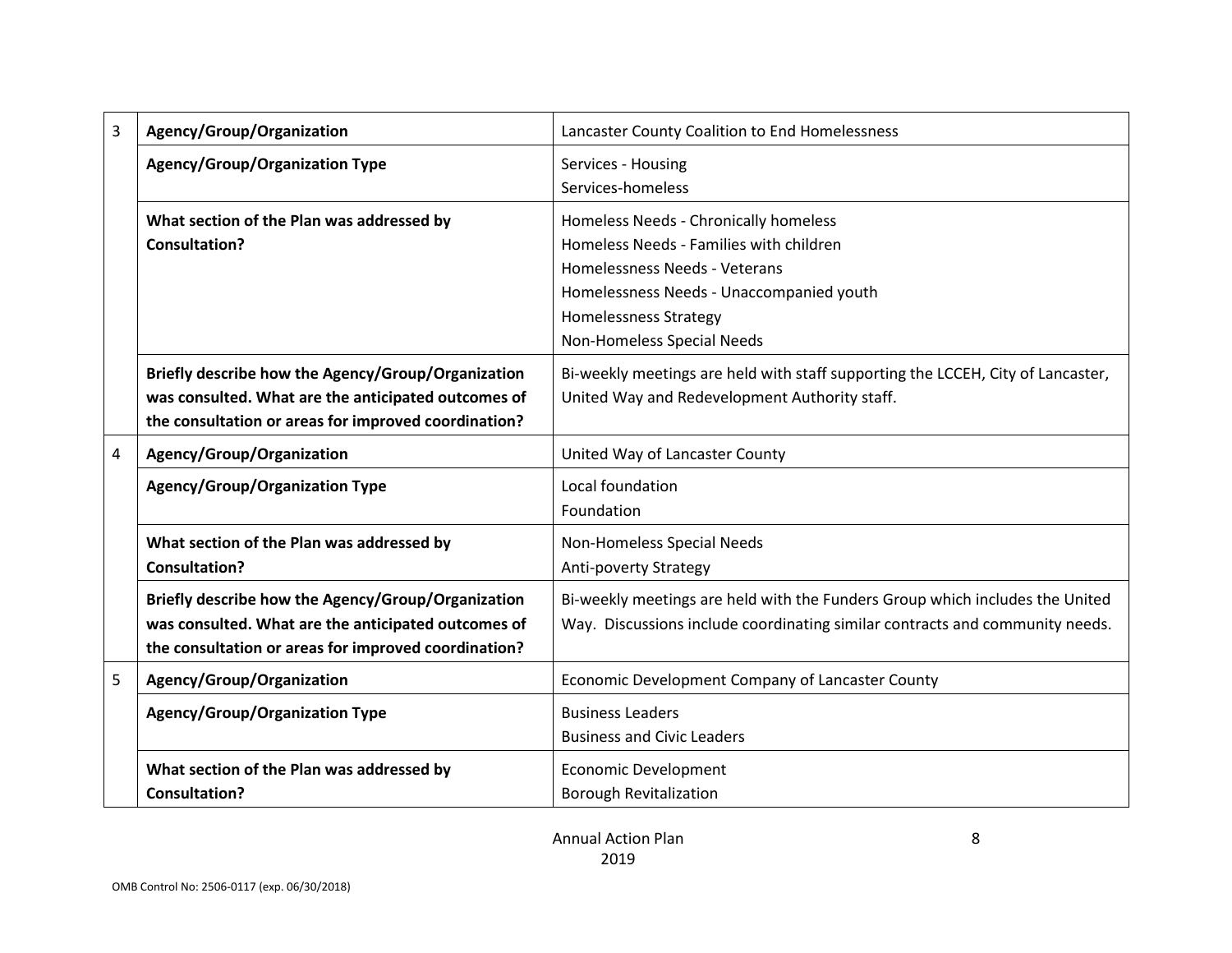| 6 | Briefly describe how the Agency/Group/Organization<br>was consulted. What are the anticipated outcomes of<br>the consultation or areas for improved coordination?<br>Agency/Group/Organization<br><b>Agency/Group/Organization Type</b><br>What section of the Plan was addressed by | Bi-weekly meetings are held with EDC and staff of the Lancaster County<br>Planning Commission to discuss mutual goals and projects specifically focused<br>on activities in the County's Boroughs.<br>Lancaster County Planning Commission<br>Planning organization<br><b>Housing Need Assessment</b> |
|---|--------------------------------------------------------------------------------------------------------------------------------------------------------------------------------------------------------------------------------------------------------------------------------------|-------------------------------------------------------------------------------------------------------------------------------------------------------------------------------------------------------------------------------------------------------------------------------------------------------|
|   | <b>Consultation?</b><br>Briefly describe how the Agency/Group/Organization<br>was consulted. What are the anticipated outcomes of<br>the consultation or areas for improved coordination?                                                                                            | Bi-weekly meetings are held with LCPC and EDC to discuss mutual goals and<br>projects specifically focused on activities in the County's Boroughs.                                                                                                                                                    |
| 7 | Agency/Group/Organization<br><b>Agency/Group/Organization Type</b>                                                                                                                                                                                                                   | <b>Community First Fund</b><br>Housing<br><b>Community Development Financial Institution</b>                                                                                                                                                                                                          |
|   | What section of the Plan was addressed by<br><b>Consultation?</b>                                                                                                                                                                                                                    | <b>Economic Development</b>                                                                                                                                                                                                                                                                           |
|   | Briefly describe how the Agency/Group/Organization<br>was consulted. What are the anticipated outcomes of<br>the consultation or areas for improved coordination?                                                                                                                    | The Redevelopment Authority meets with Community First Fund to discuss<br>potential collaborations on mutual projects. Currently, Community First Fund<br>provides a line of credit for the Lancaster County Land Bank Authority.                                                                     |
| 8 | Agency/Group/Organization                                                                                                                                                                                                                                                            | Columbia Borough                                                                                                                                                                                                                                                                                      |
|   | <b>Agency/Group/Organization Type</b>                                                                                                                                                                                                                                                | Other government - Local                                                                                                                                                                                                                                                                              |
|   | What section of the Plan was addressed by<br><b>Consultation?</b>                                                                                                                                                                                                                    | <b>Housing Need Assessment</b><br>Market Analysis<br><b>Economic Development</b><br>Lead-based Paint Strategy<br><b>Borough Revitalization</b>                                                                                                                                                        |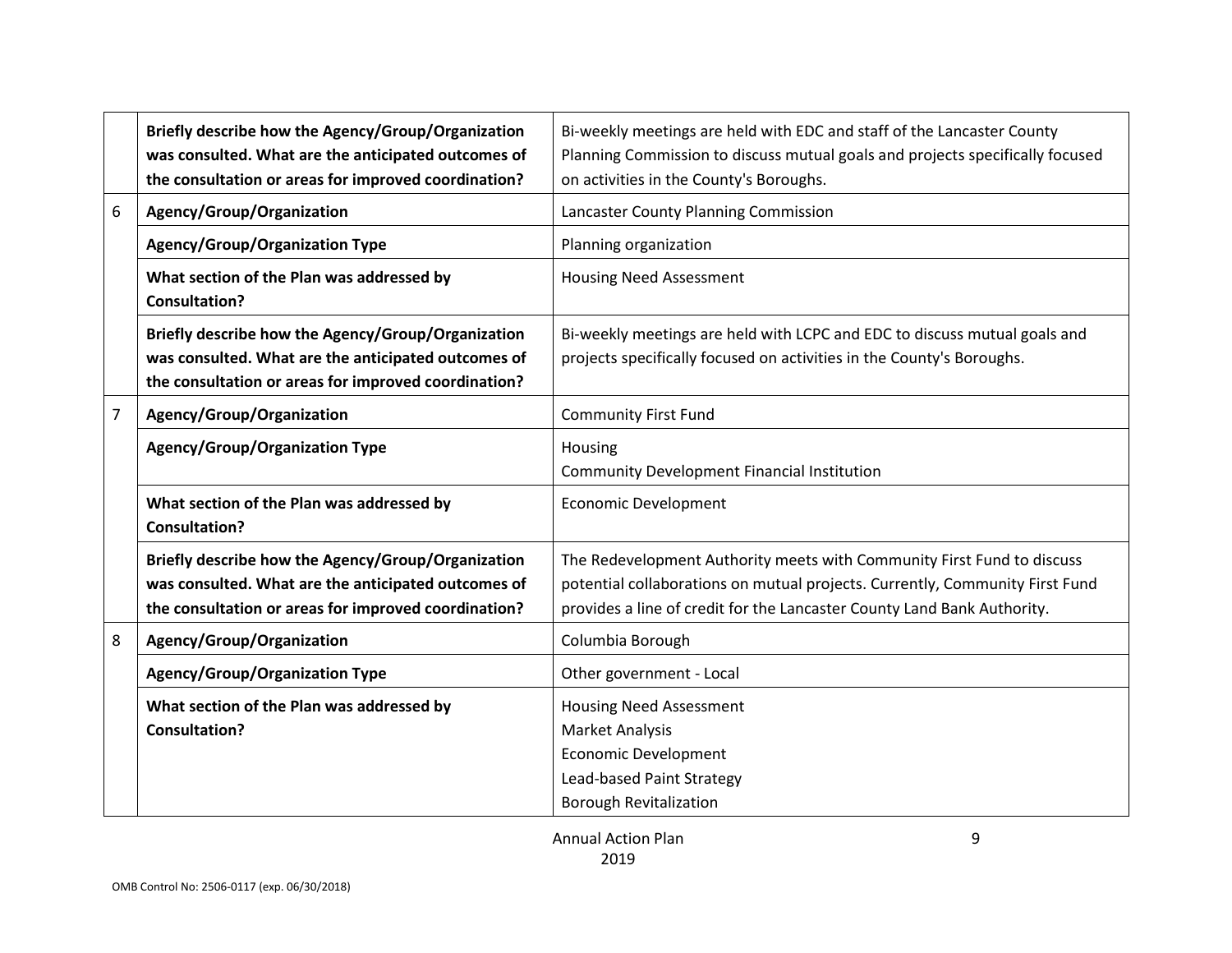| 9  | Briefly describe how the Agency/Group/Organization<br>was consulted. What are the anticipated outcomes of<br>the consultation or areas for improved coordination?<br>Agency/Group/Organization<br><b>Agency/Group/Organization Type</b><br>What section of the Plan was addressed by | The Redevelopment Authority and Columbia Borough meet monthly to discuss<br>mutual projects and initiatives. Columbia Borough is in a target area for<br>low/mod activities.<br>Marietta Borough<br>Other government - Local<br><b>Housing Need Assessment</b> |
|----|--------------------------------------------------------------------------------------------------------------------------------------------------------------------------------------------------------------------------------------------------------------------------------------|----------------------------------------------------------------------------------------------------------------------------------------------------------------------------------------------------------------------------------------------------------------|
|    | <b>Consultation?</b>                                                                                                                                                                                                                                                                 | <b>Market Analysis</b>                                                                                                                                                                                                                                         |
|    |                                                                                                                                                                                                                                                                                      | <b>Economic Development</b><br><b>Borough Revitalization</b>                                                                                                                                                                                                   |
|    | Briefly describe how the Agency/Group/Organization<br>was consulted. What are the anticipated outcomes of<br>the consultation or areas for improved coordination?                                                                                                                    | The Redevelopment Authority and Marietta Borough meet frequently to discuss<br>mutual projects and initiatives. Marietta Borough is in a target area for<br>low/mod activities.                                                                                |
| 10 | Agency/Group/Organization                                                                                                                                                                                                                                                            | COMMUNITY ACTION PARTNERSHIP OF LANCASTER COUNTY                                                                                                                                                                                                               |
|    | <b>Agency/Group/Organization Type</b>                                                                                                                                                                                                                                                | Housing<br>Services - Housing<br>Services-Children<br>Services-Elderly Persons<br>Services-Victims of Domestic Violence<br>Services-homeless<br>Services-Employment<br>Services - Victims                                                                      |
|    | What section of the Plan was addressed by<br><b>Consultation?</b>                                                                                                                                                                                                                    | <b>Housing Need Assessment</b><br><b>Homelessness Strategy</b><br>Non-Homeless Special Needs<br>Anti-poverty Strategy<br>Lead-based Paint Strategy                                                                                                             |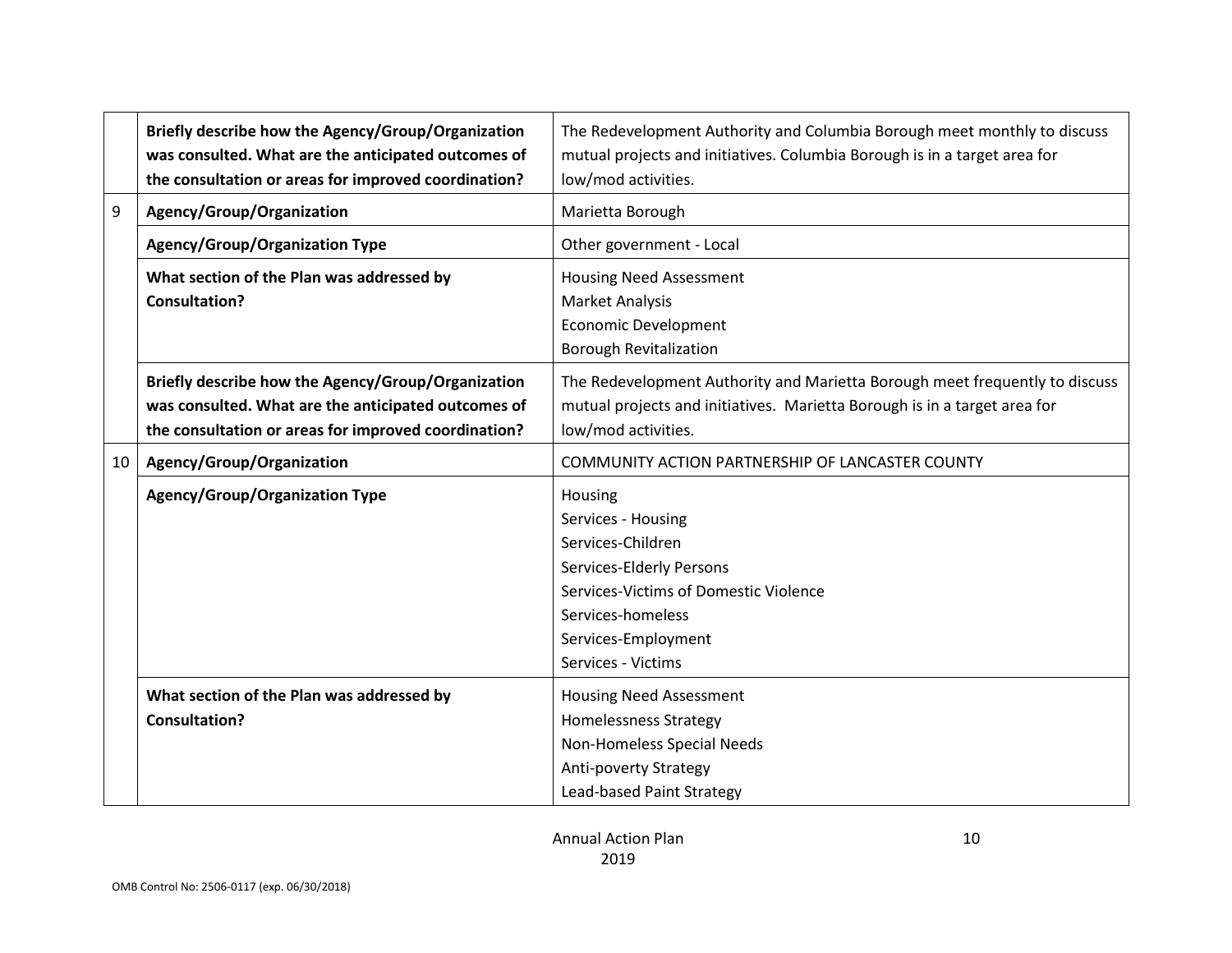| Briefly describe how the Agency/Group/Organization   | The Redevelopment Authority and CAP meet regularly to discuss the current      |
|------------------------------------------------------|--------------------------------------------------------------------------------|
| was consulted. What are the anticipated outcomes of  | housing rehabilitation project at 304 Cherry Street in Columbia Borough and to |
| the consultation or areas for improved coordination? | discuss future housing rehabilitation and lead based paint partnerships.       |

**Identify any Agency Types not consulted and provide rationale for not consulting**

#### **Other local/regional/state/federal planning efforts considered when preparing the Plan**

| Name of Plan      | <b>Lead Organization</b> | How do the goals of your Strategic Plan overlap with the goals of each<br>plan? |
|-------------------|--------------------------|---------------------------------------------------------------------------------|
| Continuum of Care | LCCEH                    | The goals of the Strategic Plan mirror those of the Continuum of Care<br>Plan   |

**Table 3 – Other local / regional / federal planning efforts**

**Narrative**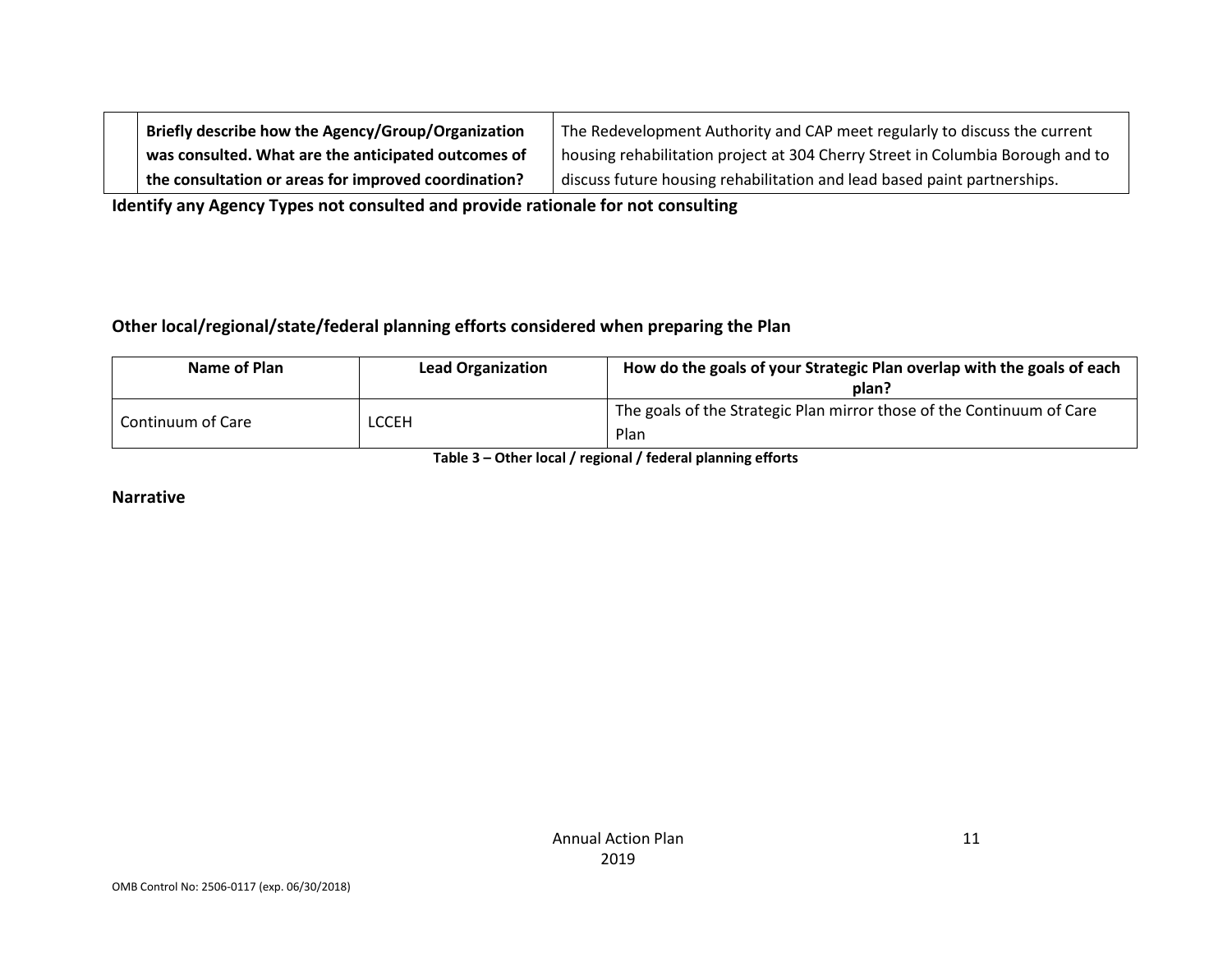## **AP-12 Participation - 91.401, 91.105, 91.200(c)**

### **1. Summary of citizen participation process/Efforts made to broaden citizen participation Summarize citizen participation process and how it impacted goal-setting**

Lancaster County has a Citizen Participation Plan that relies on citizen-based review panels to make funding recommendations to the Lancaster County Board of Commissioners. For public improvement projects, the citizen-based process uses a steering committee of municipal officials and interested citizens to rank the projects for funding. For public service dollars devoted to homeless services, the Governance Board of the Lancaster County Coalition to End Homelessness makes funding recommendations. The use of citizen panels is described at length in the County's Citizen Participation Plan. Because of the complexity of housing development finance, HOME funds are distributed based on recommendations made by a loan committee made up of a representative from the Economic Development Company, a retired affordable housing developer, a representative from the County Planning Commission, two Redevelopment Authority Board members and Redevelopment Authority staff.

#### **Citizen Participation Outreach**

| Sort Or<br>der | Mode of Out  <br>reach | Target of Out  <br>reach | Summary of<br>response/atte<br>ndance | Summary of<br>comments re<br>ceived | Summary of co<br>mments not<br>accepted<br>and reasons | URL (If<br>applica<br>ble) |
|----------------|------------------------|--------------------------|---------------------------------------|-------------------------------------|--------------------------------------------------------|----------------------------|
|                |                        |                          |                                       |                                     |                                                        |                            |

**Table 4 – Citizen Participation Outreach**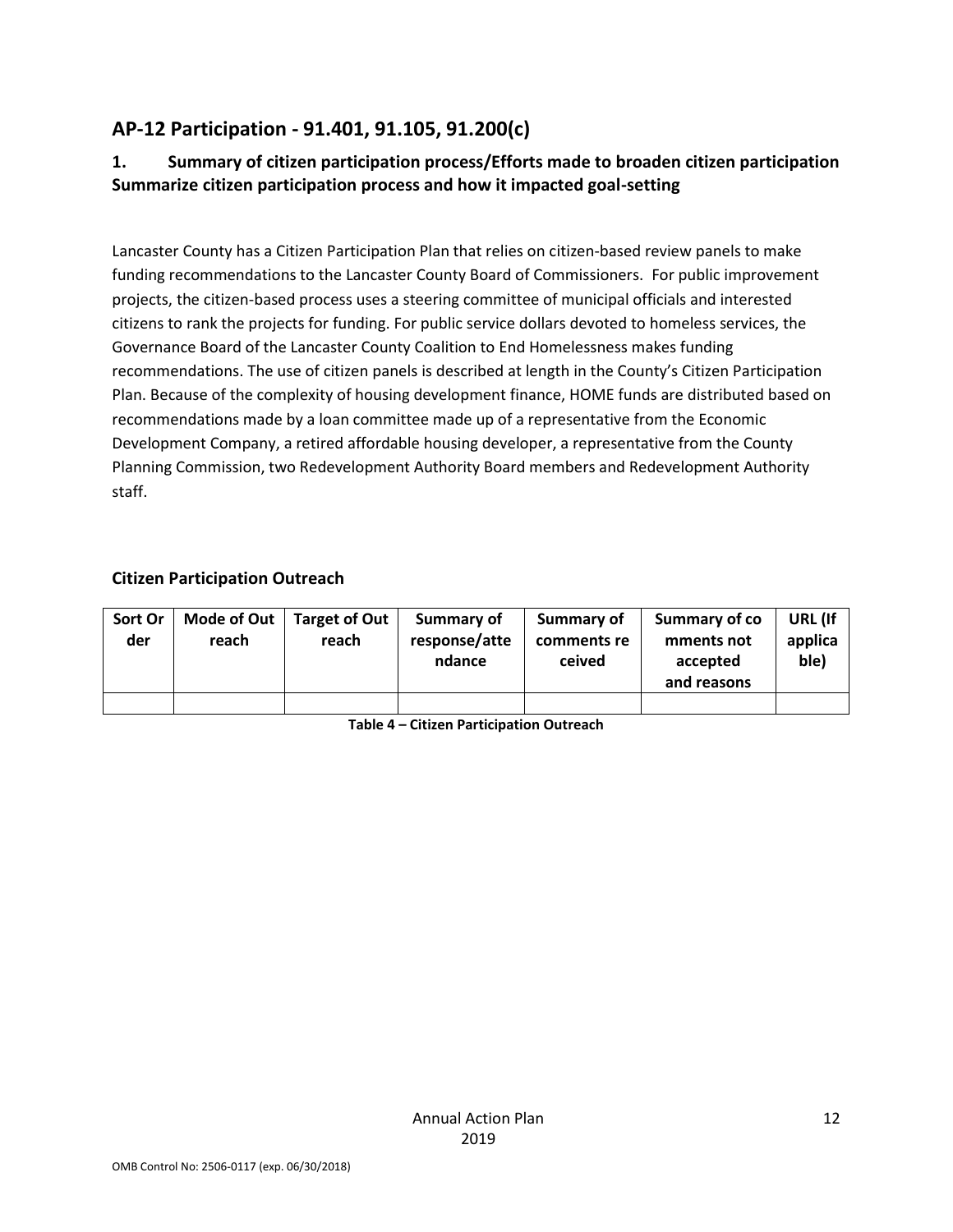## **Expected Resources**

## **AP-15 Expected Resources - 91.420(b), 91.220(c)(1,2)**

#### **Introduction**

Lancaster County will have available \$5,744,335 in funding for fiscal year 2019. This funding includes CDBG, HOME, and ESG Entitlement funds, prior year funds, and generated program income.

#### **Anticipated Resources**

| Program     | <b>Source</b>       | <b>Uses of Funds</b>                                                                                                                  | <b>Expected Amount Available Year 1</b> |                    |                                        |             | <b>Expected</b>                                       | <b>Narrative Description</b>                                                                                                                                                                                                          |
|-------------|---------------------|---------------------------------------------------------------------------------------------------------------------------------------|-----------------------------------------|--------------------|----------------------------------------|-------------|-------------------------------------------------------|---------------------------------------------------------------------------------------------------------------------------------------------------------------------------------------------------------------------------------------|
|             | of Funds            |                                                                                                                                       | Annual<br>Allocation:                   | Program<br>Income: | <b>Prior Year</b><br><b>Resources:</b> | Total:<br>Ş | Amount<br><b>Available</b><br>Remainder<br>of ConPlan |                                                                                                                                                                                                                                       |
| <b>CDBG</b> | public -<br>federal | Acquisition<br>Admin and<br>Planning<br>Economic<br>Development<br><b>Housing</b><br>Public<br>Improvements<br><b>Public Services</b> | 2,820,212                               | 200,000            | 250,000                                | 3,270,212   | 2,800,000                                             | CDBG funds will be used for owner-<br>occupied housing activities, renter-<br>occupied housing activities, public<br>improvements and infrastructure,<br>Borough revitalization, public services,<br>and planning and administration. |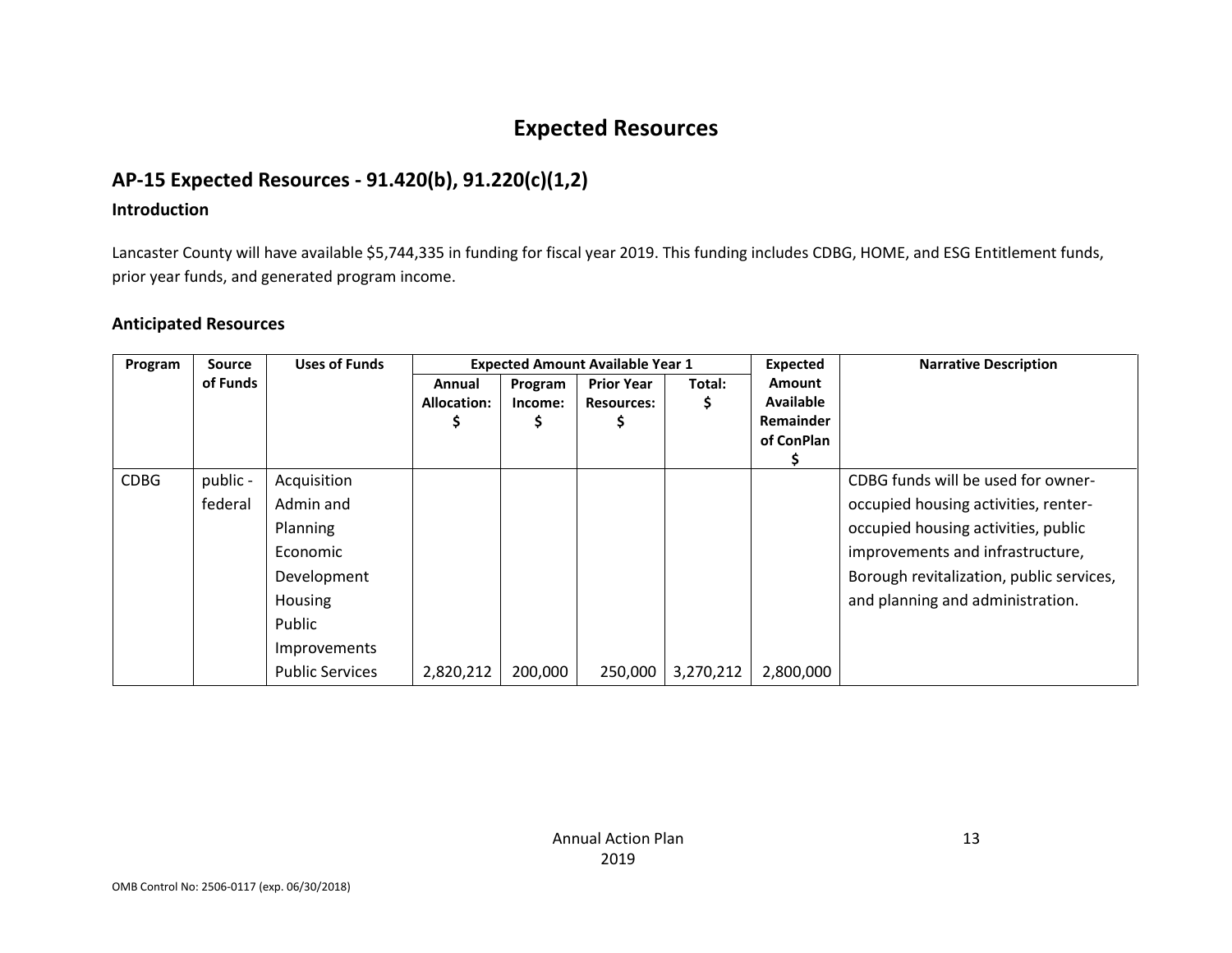| Program | <b>Uses of Funds</b><br>Source |                    |                              |                         | <b>Expected Amount Available Year 1</b> |             | <b>Expected</b>                                            | <b>Narrative Description</b>         |
|---------|--------------------------------|--------------------|------------------------------|-------------------------|-----------------------------------------|-------------|------------------------------------------------------------|--------------------------------------|
|         | of Funds                       |                    | Annual<br><b>Allocation:</b> | Program<br>Income:<br>১ | <b>Prior Year</b><br><b>Resources:</b>  | Total:<br>Ş | Amount<br>Available<br><b>Remainder</b><br>of ConPlan<br>Ş |                                      |
| HOME    | public -                       | Acquisition        |                              |                         |                                         |             |                                                            | HOME funds will be used for County   |
|         | federal                        | Homebuyer          |                              |                         |                                         |             |                                                            | and City owner-occupied housing      |
|         |                                | assistance         |                              |                         |                                         |             |                                                            | activities, County renter-occupied   |
|         |                                | Homeowner          |                              |                         |                                         |             |                                                            | housing activities, and planning and |
|         |                                | rehab              |                              |                         |                                         |             |                                                            | administration.                      |
|         |                                | Multifamily rental |                              |                         |                                         |             |                                                            |                                      |
|         |                                | new construction   |                              |                         |                                         |             |                                                            |                                      |
|         |                                | Multifamily rental |                              |                         |                                         |             |                                                            |                                      |
|         |                                | rehab              |                              |                         |                                         |             |                                                            |                                      |
|         |                                | New construction   |                              |                         |                                         |             |                                                            |                                      |
|         |                                | for ownership      |                              |                         |                                         |             |                                                            |                                      |
|         |                                | TBRA               | 1,681,158                    | 400,000                 | 150,000                                 | 2,231,158   | 1,600,000                                                  |                                      |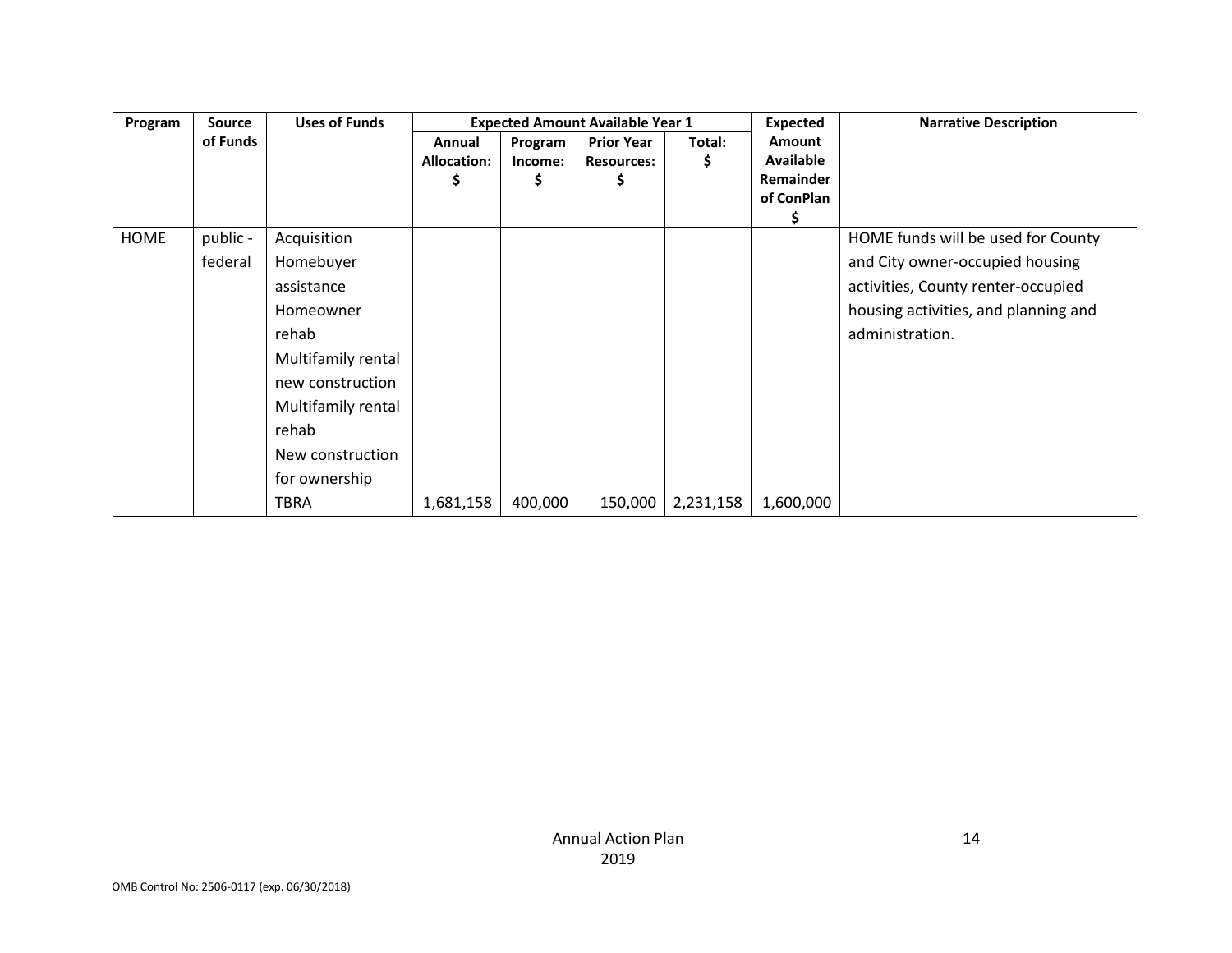| Program    | <b>Source</b> | <b>Uses of Funds</b>     | <b>Expected Amount Available Year 1</b> |         |                   | <b>Expected</b> | <b>Narrative Description</b> |                                      |
|------------|---------------|--------------------------|-----------------------------------------|---------|-------------------|-----------------|------------------------------|--------------------------------------|
|            | of Funds      |                          | Annual                                  | Program | <b>Prior Year</b> | Total:          | Amount                       |                                      |
|            |               |                          | <b>Allocation:</b>                      | Income: | <b>Resources:</b> | \$              | Available                    |                                      |
|            |               |                          |                                         | S       | S                 |                 | Remainder                    |                                      |
|            |               |                          |                                         |         |                   |                 | of ConPlan<br>S              |                                      |
| <b>ESG</b> | public -      | Conversion and           |                                         |         |                   |                 |                              | ESG funds will be used for emergency |
|            | federal       | rehab for                |                                         |         |                   |                 |                              | shelter operations, rapid rehousing  |
|            |               | transitional             |                                         |         |                   |                 |                              | activities, financial assistance and |
|            |               | housing                  |                                         |         |                   |                 |                              | administration.                      |
|            |               | Financial                |                                         |         |                   |                 |                              |                                      |
|            |               | Assistance               |                                         |         |                   |                 |                              |                                      |
|            |               | Overnight shelter        |                                         |         |                   |                 |                              |                                      |
|            |               | Rapid re-housing         |                                         |         |                   |                 |                              |                                      |
|            |               | (rental assistance)      |                                         |         |                   |                 |                              |                                      |
|            |               | <b>Rental Assistance</b> |                                         |         |                   |                 |                              |                                      |
|            |               | <b>Services</b>          |                                         |         |                   |                 |                              |                                      |
|            |               | Transitional             |                                         |         |                   |                 |                              |                                      |
|            |               | housing                  | 242,965                                 | 0       | 0                 | 242,965         | 284,930                      |                                      |

**Table 2 - Expected Resources – Priority Table**

## **Explain how federal funds will leverage those additional resources (private, state and local funds), including a description of how matching requirements will be satisfied**

The Redevelopment Authority mandates that all applicants provide matching federal, state, and local funds during the programs Request for Proposal (RFP) process. For public infrastructure improvements projects, a 20% match of other funding is required. Non-profit organizations requesting CDBG funding for public service activities are required to provide matching funds. All organizations that are allocated ESG funds for homeless activities must provide matching funds from other federal, state, local, and private funds at an amount equal to their allocation. Matching funds are derived across all applicants in the joint funding pool with the LCCEH, City of Lancaster, and the United Way.

In 2019, Lancaster County and the City of Lancaster though the HOME Consortium, will have a total of \$2,231,158 in new funds, prior year and

Annual Action Plan 2019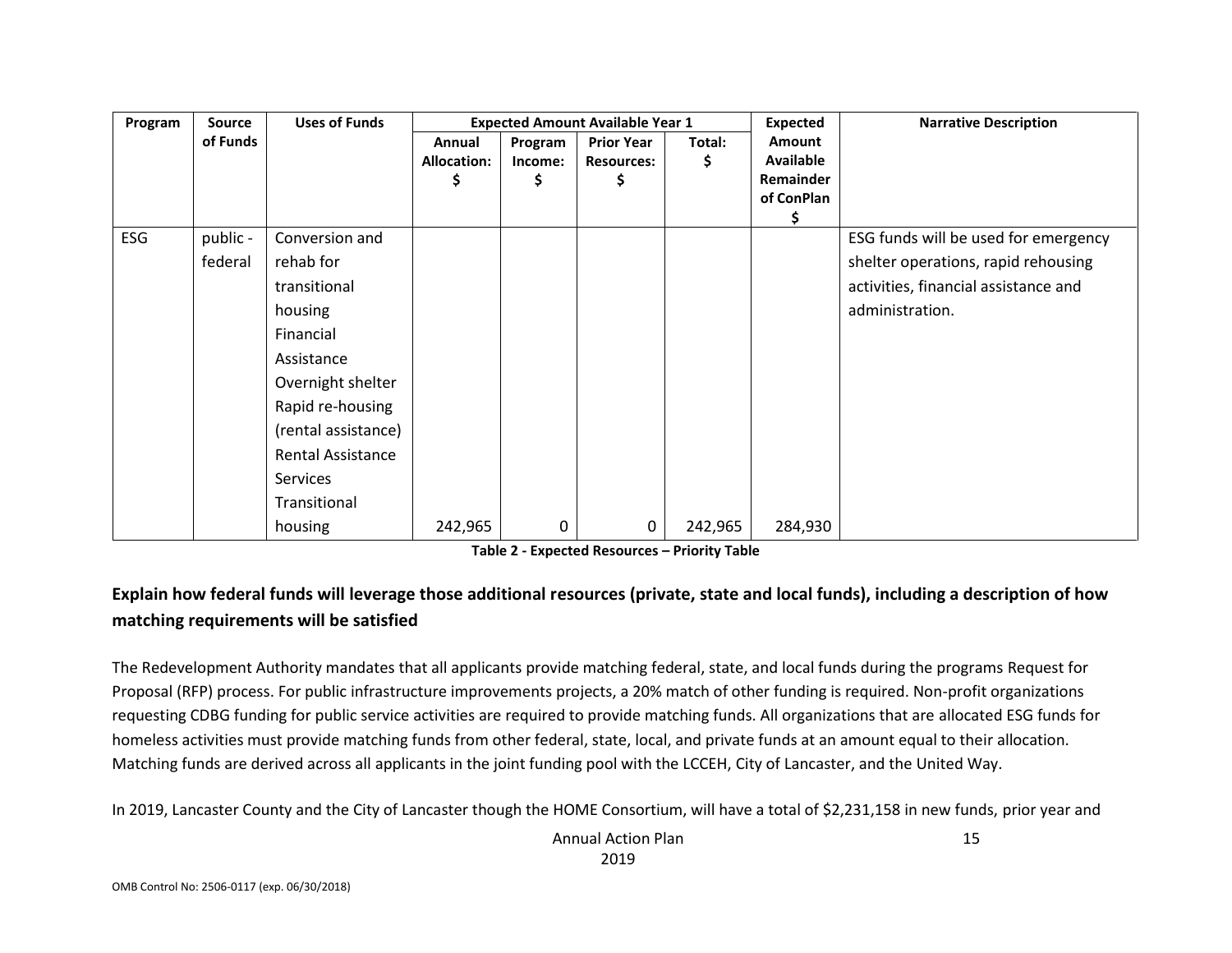program income resources to address the priority needs and goals established in the Consolidated Plan for 2016-2020.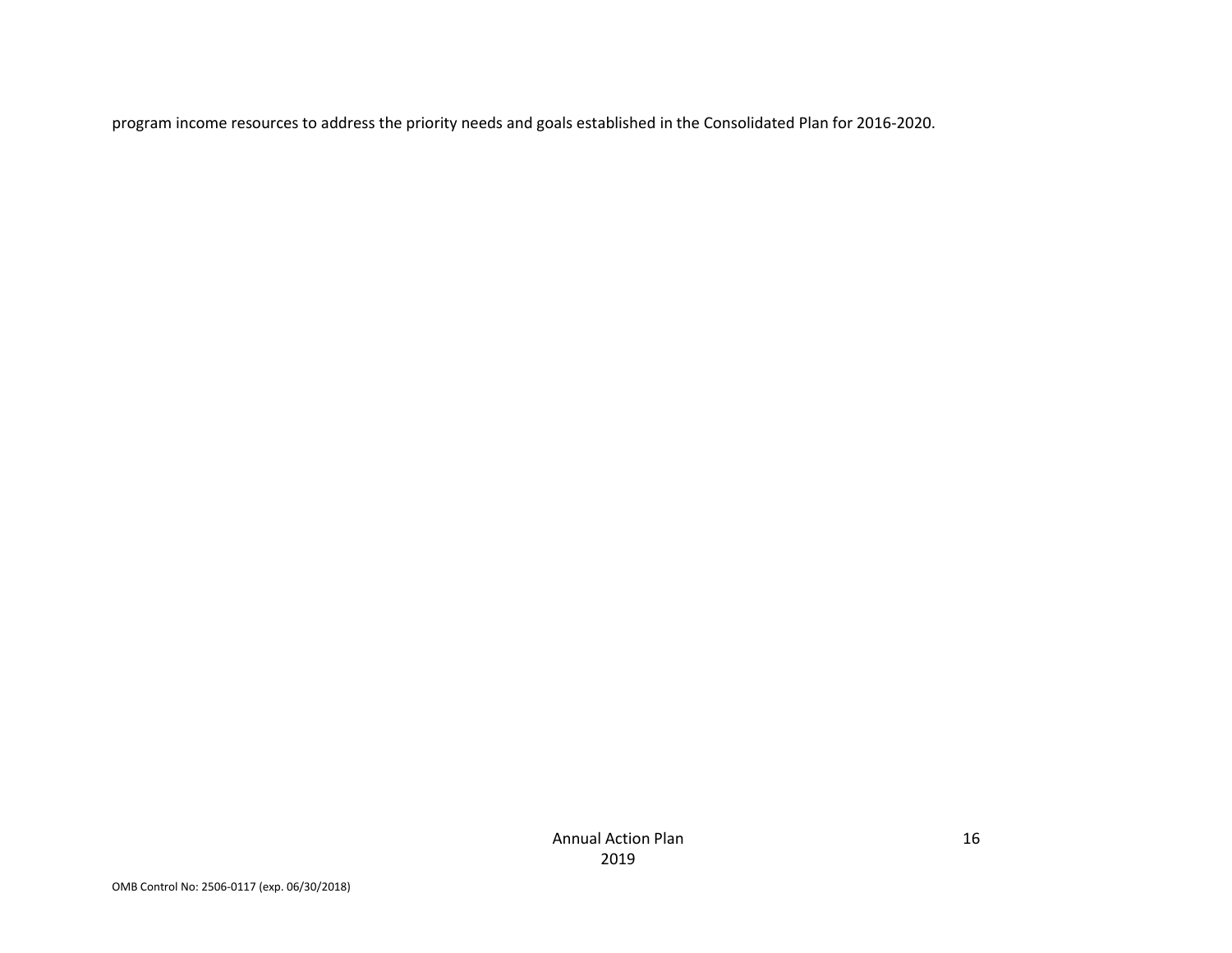**If appropriate, describe publically owned land or property located within the jurisdiction that may be used to address the needs identified in the plan**

**Discussion**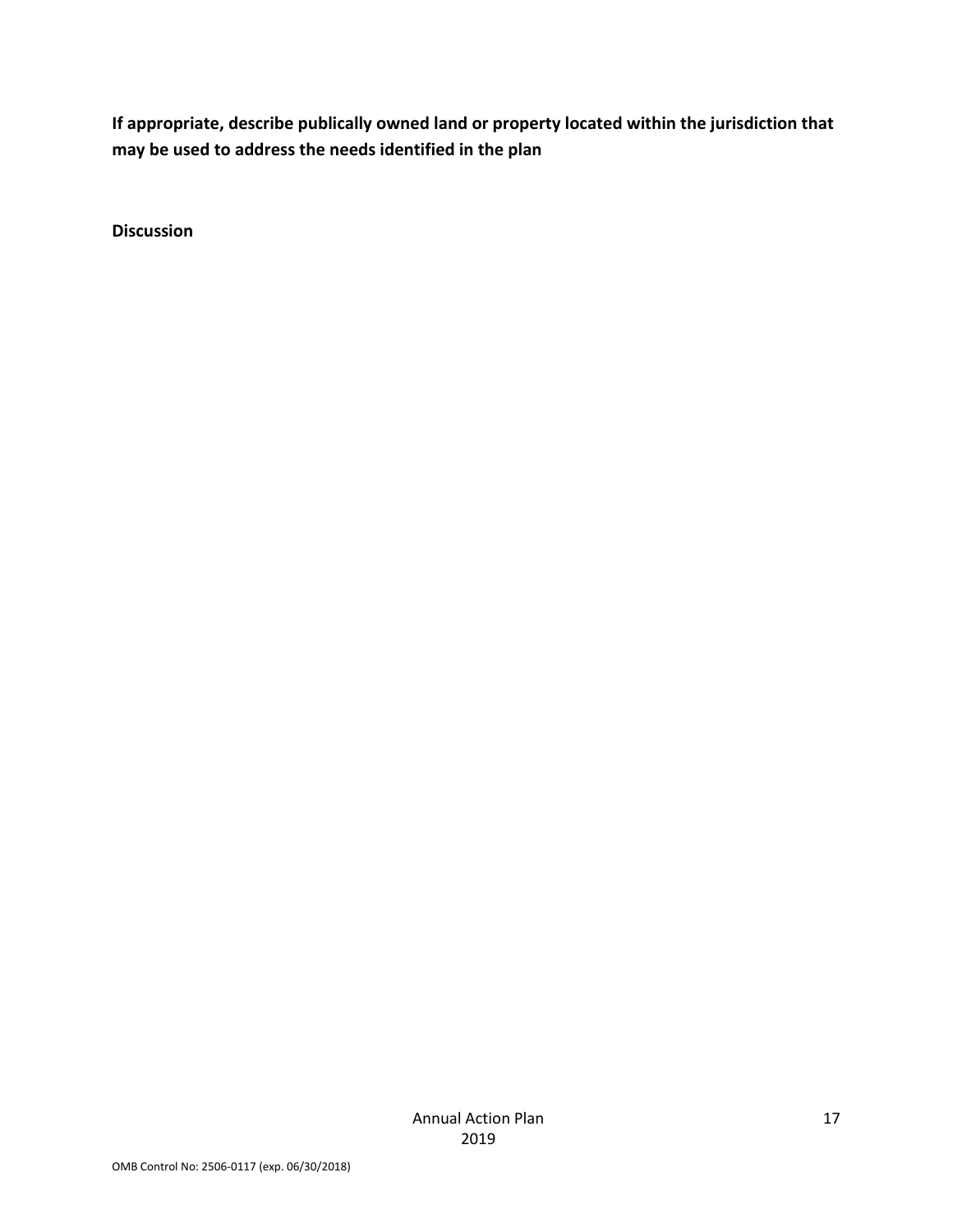## **Annual Goals and Objectives**

## **AP-20 Annual Goals and Objectives - 91.420, 91.220(c)(3)&(e)**

#### **Goals Summary Information**

| Sort           | <b>Goal Name</b>             | <b>Start</b> | End  | Category       | Geographic | <b>Needs Addressed</b>    | <b>Funding</b> | <b>Goal Outcome Indicator</b>  |
|----------------|------------------------------|--------------|------|----------------|------------|---------------------------|----------------|--------------------------------|
| Order          |                              | Year         | Year |                | Area       |                           |                |                                |
|                | <b>Create Affordable</b>     | 2016         | 2020 | Affordable     | County of  | Affordable Housing        | HOME:          | Rental units constructed: 60   |
|                | <b>Rental Units</b>          |              |      | <b>Housing</b> | Lancaster  | - Production of New       | \$1,504,765    | Household Housing Unit         |
|                |                              |              |      |                | City of    | Units                     |                |                                |
|                |                              |              |      |                | Lancaster  |                           |                |                                |
| $\overline{2}$ | Create Affordable            | 2016         | 2020 | Affordable     | City of    | Affordable Housing        | HOME:          | Homeowner Housing Added: 6     |
|                | <b>Owner Units</b>           |              |      | <b>Housing</b> | Lancaster  | - Production of New       | \$418,277      | Household Housing Unit         |
|                |                              |              |      |                |            | Units                     |                |                                |
| 3              | <b>Rehabilitate Existing</b> | 2016         | 2020 | Affordable     | County of  | <b>Affordable Housing</b> | CDBG:          | Rental units rehabilitated: 10 |
|                | <b>Renter Units</b>          |              |      | Housing        | Lancaster  | - Rehabilitation of       | \$300,000      | Household Housing Unit         |
|                |                              |              |      |                | City of    | Units                     |                |                                |
|                |                              |              |      |                | Lancaster  |                           |                |                                |
| 4              | <b>Rehabilitate Existing</b> | 2016         | 2020 | Affordable     | County of  | <b>Affordable Housing</b> | CDBG:          | <b>Homeowner Housing</b>       |
|                | <b>Owner Units</b>           |              |      | Housing        | Lancaster  | - Rehabilitation of       | \$650,000      | Rehabilitated: 30 Household    |
|                |                              |              |      |                | City of    | Units                     |                | <b>Housing Unit</b>            |
|                |                              |              |      |                | Lancaster  |                           |                |                                |
| 5              | Reduce the Number            | 2016         | 2020 | Affordable     | County of  | Affordable Housing        | CDBG:          | <b>Homeowner Housing</b>       |
|                | of Blighted                  |              |      | <b>Housing</b> | Lancaster  | - Acquisition of          | \$325,000      | Rehabilitated: 5 Household     |
|                | Properties                   |              |      | Non-Housing    | Rivertowns | <b>Existing Units</b>     |                | <b>Housing Unit</b>            |
|                |                              |              |      | Community      |            |                           |                |                                |
|                |                              |              |      | Development    |            |                           |                |                                |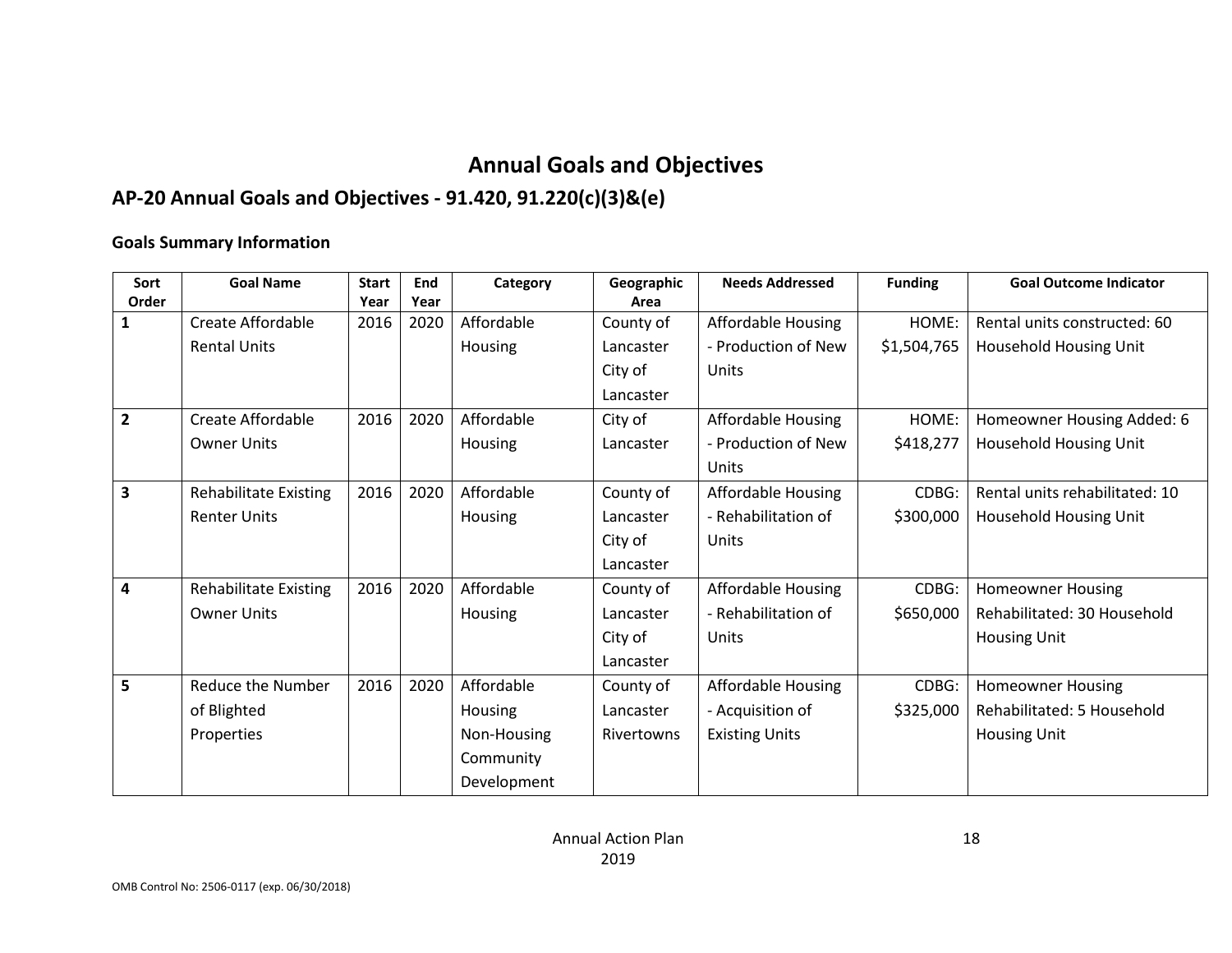| Sort           | <b>Goal Name</b>          | <b>Start</b> | End  | Category    | Geographic | <b>Needs Addressed</b>    | <b>Funding</b> | <b>Goal Outcome Indicator</b>     |
|----------------|---------------------------|--------------|------|-------------|------------|---------------------------|----------------|-----------------------------------|
| Order          |                           | Year         | Year |             | Area       |                           |                |                                   |
| 6              | Water, Sewer, and         | 2016         | 2020 | Non-Housing | County of  | Public                    | CDBG:          | Public Facility or Infrastructure |
|                | Neighborhood Street       |              |      | Community   | Lancaster  | Improvements and          | \$800,000      | Activities other than             |
|                | Improvements              |              |      | Development | Rivertowns | Infrastructure            |                | Low/Moderate Income Housing       |
|                |                           |              |      |             |            |                           |                | Benefit: 4000 Persons Assisted    |
| $\overline{7}$ | <b>Support Housing</b>    | 2016         | 2020 | Affordable  | County of  | Public Services -         | CDBG:          | Public service activities other   |
|                | <b>Services</b>           |              |      | Housing     | Lancaster  | Housing and               | \$400,000      | than Low/Moderate Income          |
|                |                           |              |      | Homeless    |            | Homelessness              |                | Housing Benefit: 620 Persons      |
|                |                           |              |      |             |            |                           |                | Assisted                          |
|                |                           |              |      |             |            |                           |                | Tenant-based rental assistance    |
|                |                           |              |      |             |            |                           |                | / Rapid Rehousing: 100            |
|                |                           |              |      |             |            |                           |                | <b>Households Assisted</b>        |
|                |                           |              |      |             |            |                           |                | Homeless Person Overnight         |
|                |                           |              |      |             |            |                           |                | Shelter: 200 Persons Assisted     |
| 8              | Support Rapid Re-         | 2016         | 2020 | Homeless    | County of  | <b>Support Homeless</b>   | ESG:           | Tenant-based rental assistance    |
|                | housing Services          |              |      |             | Lancaster  | <b>Services</b>           | \$112,372      | / Rapid Rehousing: 200            |
|                |                           |              |      |             |            |                           |                | <b>Households Assisted</b>        |
| 9              | <b>Assist Emergency</b>   | 2016         | 2020 | Homeless    | County of  | <b>Support Homeless</b>   | ESG:           | Homeless Person Overnight         |
|                | <b>Shelter Activities</b> |              |      |             | Lancaster  | <b>Services</b>           | \$112,371      | Shelter: 200 Persons Assisted     |
|                |                           |              |      |             | City of    |                           |                |                                   |
|                |                           |              |      |             | Lancaster  |                           |                |                                   |
| 10             | <b>Assist First Time</b>  | 2017         | 2020 | Affordable  | County of  | <b>Affordable Housing</b> | HOME:          | Direct Financial Assistance to    |
|                | Homebuyers                |              |      | Housing     | Lancaster  | - Acquisition of          | \$100,000      | Homebuyers: 20 Households         |
|                |                           |              |      |             |            | <b>Existing Units</b>     |                | Assisted                          |
|                |                           |              |      |             |            | Affordable Housing        |                |                                   |
|                |                           |              |      |             |            | - Production of New       |                |                                   |
|                |                           |              |      |             |            | Units                     |                |                                   |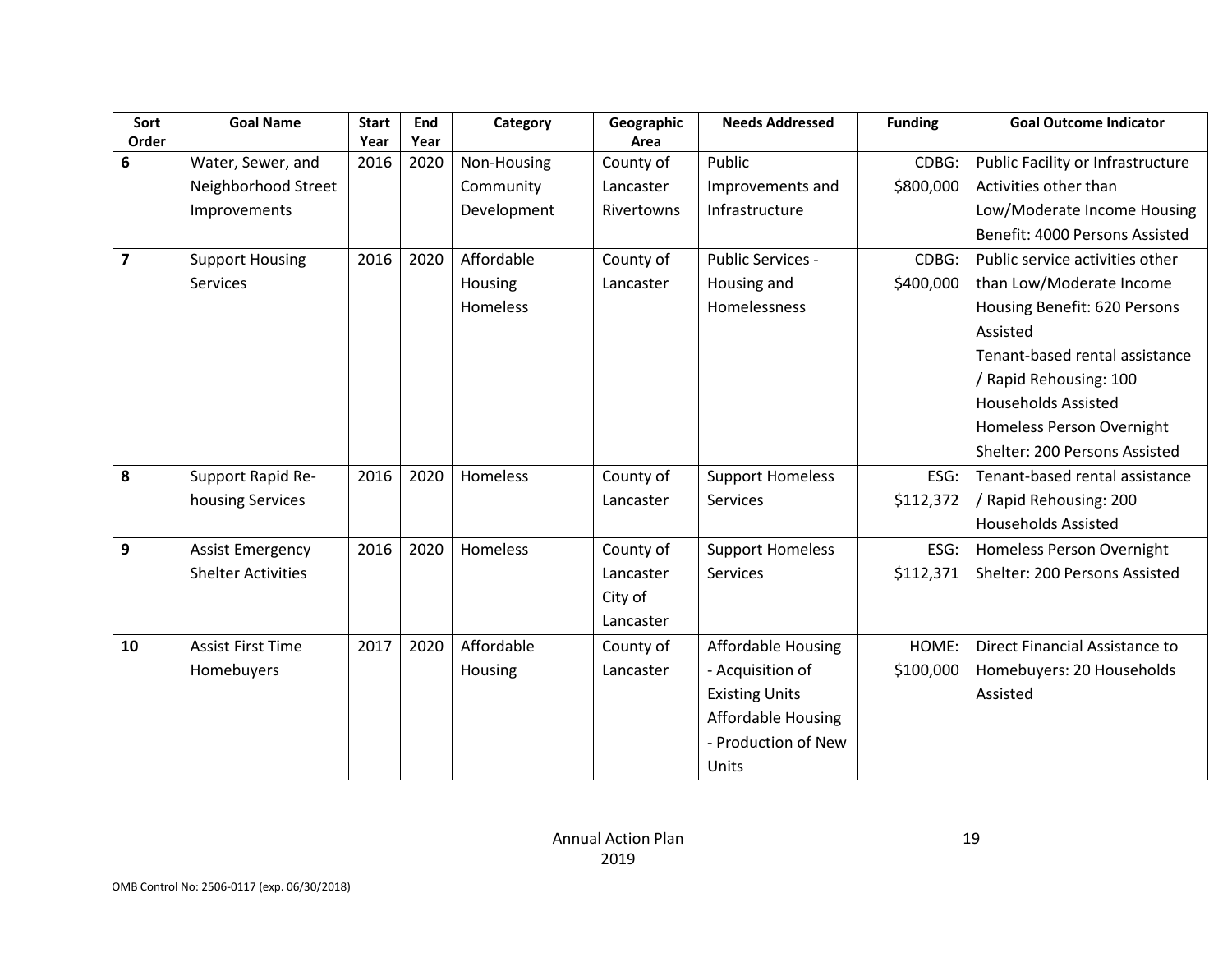| Sort  | <b>Goal Name</b>            | <b>Start</b> | End  | Category             | Geographic | <b>Needs Addressed</b>    | <b>Funding</b> | <b>Goal Outcome Indicator</b>     |
|-------|-----------------------------|--------------|------|----------------------|------------|---------------------------|----------------|-----------------------------------|
| Order |                             | Year         | Year |                      | Area       |                           |                |                                   |
| 11    | <b>Public Facilities</b>    | 2016         | 2020 | Non-Homeless         | County of  | Public                    | CDBG:          | Public Facility or Infrastructure |
|       |                             |              |      | <b>Special Needs</b> | Lancaster  | Improvements and          | \$275,212      | Activities other than             |
|       |                             |              |      | Non-Housing          |            | Infrastructure            |                | Low/Moderate Income Housing       |
|       |                             |              |      | Community            |            |                           |                | Benefit: 3291 Persons Assisted    |
|       |                             |              |      | Development          |            |                           |                |                                   |
| 12    | <b>Administrative Costs</b> | 2016         | 2020 | Affordable           | County of  | Affordable Housing        | CDBG:          | Other: 0 Other                    |
|       |                             |              |      | Housing              | Lancaster  | - Acquisition of          | \$520,000      |                                   |
|       |                             |              |      | Homeless             |            | <b>Existing Units</b>     | HOME:          |                                   |
|       |                             |              |      | Non-Housing          |            | Affordable Housing        | \$208,116      |                                   |
|       |                             |              |      | Community            |            | - Production of New       | ESG: \$18,222  |                                   |
|       |                             |              |      | Development          |            | Units                     |                |                                   |
|       |                             |              |      |                      |            | <b>Affordable Housing</b> |                |                                   |
|       |                             |              |      |                      |            | - Rehabilitation of       |                |                                   |
|       |                             |              |      |                      |            | Units                     |                |                                   |
|       |                             |              |      |                      |            | Public                    |                |                                   |
|       |                             |              |      |                      |            | Improvements and          |                |                                   |
|       |                             |              |      |                      |            | Infrastructure            |                |                                   |
|       |                             |              |      |                      |            | <b>Public Services -</b>  |                |                                   |
|       |                             |              |      |                      |            | Housing and               |                |                                   |
|       |                             |              |      |                      |            | Homelessness              |                |                                   |
|       |                             |              |      |                      |            | <b>Support Homeless</b>   |                |                                   |
|       |                             |              |      |                      |            | <b>Services</b>           |                |                                   |

**Table 3 – Goals Summary**

**Goal Descriptions**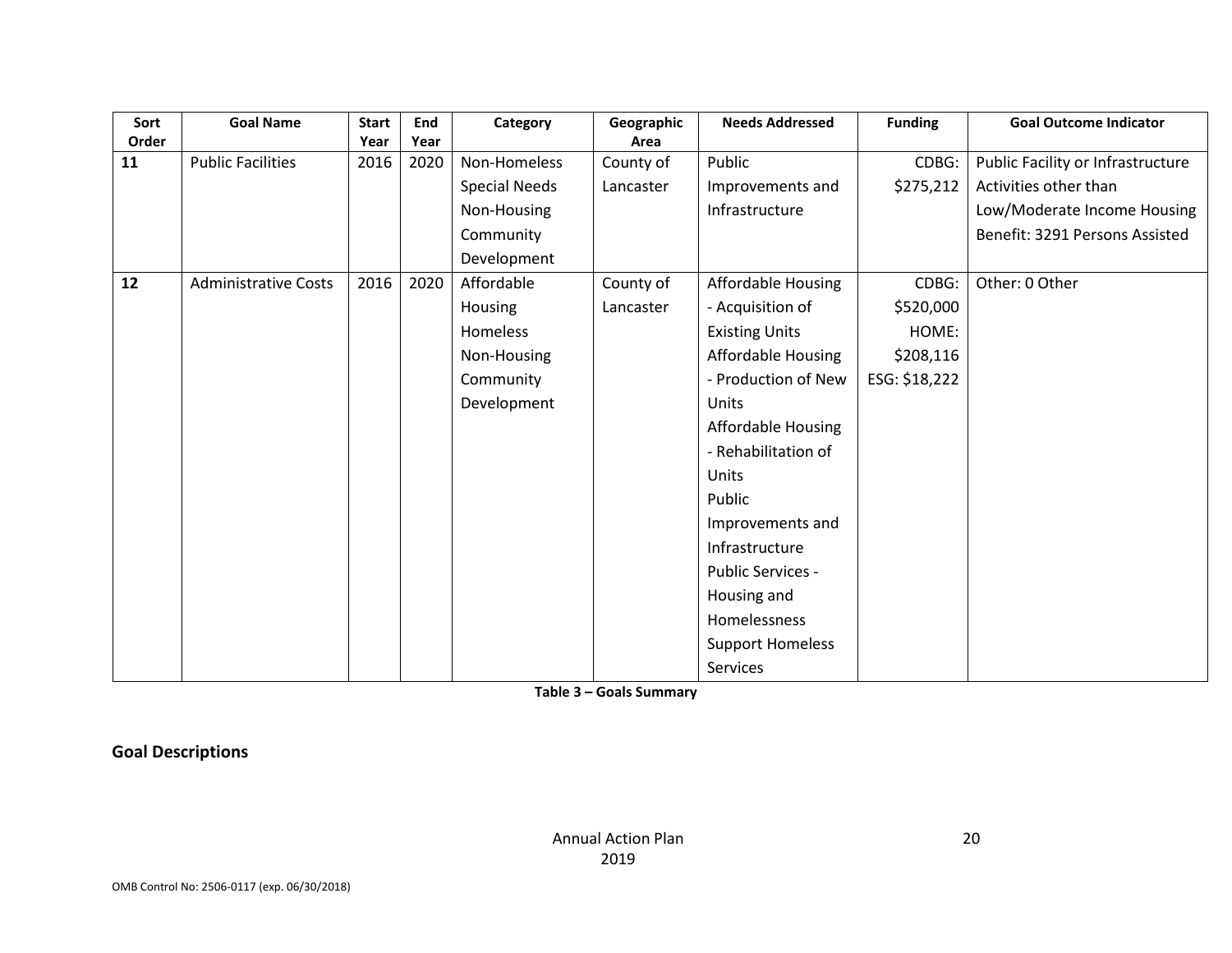| $\mathbf{1}$   | <b>Goal Name</b>        | Create Affordable Rental Units                     |
|----------------|-------------------------|----------------------------------------------------|
|                | <b>Goal Description</b> |                                                    |
| $\overline{2}$ | <b>Goal Name</b>        | <b>Create Affordable Owner Units</b>               |
|                | <b>Goal Description</b> |                                                    |
| 3              | <b>Goal Name</b>        | <b>Rehabilitate Existing Renter Units</b>          |
|                | <b>Goal Description</b> |                                                    |
| 4              | <b>Goal Name</b>        | Rehabilitate Existing Owner Units                  |
|                | <b>Goal Description</b> |                                                    |
| 5              | <b>Goal Name</b>        | Reduce the Number of Blighted Properties           |
|                | <b>Goal Description</b> |                                                    |
| 6              | <b>Goal Name</b>        | Water, Sewer, and Neighborhood Street Improvements |
|                | <b>Goal Description</b> |                                                    |
| 7              | <b>Goal Name</b>        | <b>Support Housing Services</b>                    |
|                | <b>Goal Description</b> |                                                    |
| 8              | <b>Goal Name</b>        | <b>Support Rapid Re-housing Services</b>           |
|                | <b>Goal Description</b> |                                                    |
| 9              | <b>Goal Name</b>        | <b>Assist Emergency Shelter Activities</b>         |
|                | <b>Goal Description</b> |                                                    |
| 10             | <b>Goal Name</b>        | <b>Assist First Time Homebuyers</b>                |
|                | <b>Goal Description</b> |                                                    |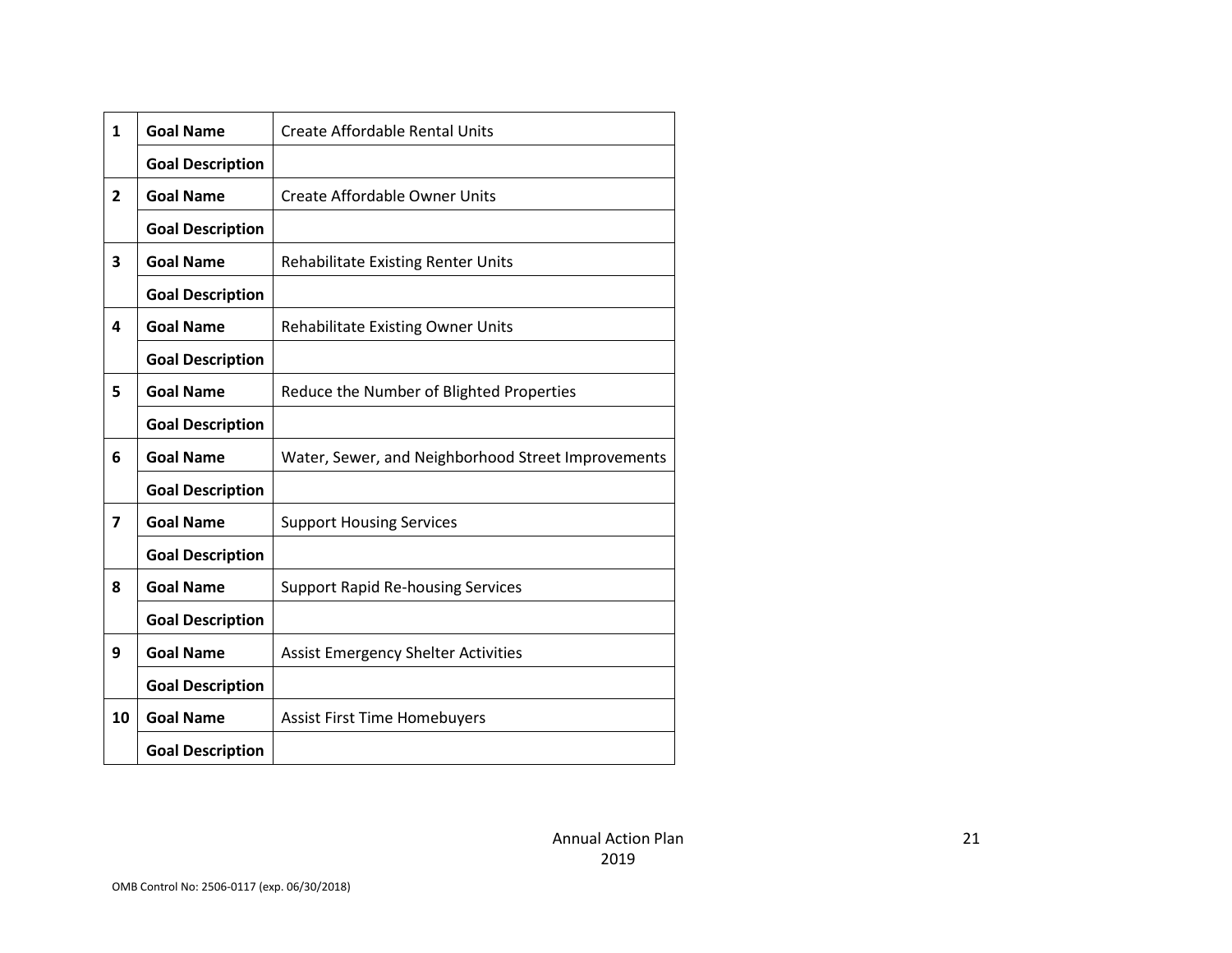| 11 | <b>Goal Name</b>        | <b>Public Facilities</b>    |
|----|-------------------------|-----------------------------|
|    | <b>Goal Description</b> |                             |
| 12 | <b>Goal Name</b>        | <b>Administrative Costs</b> |
|    | <b>Goal Description</b> |                             |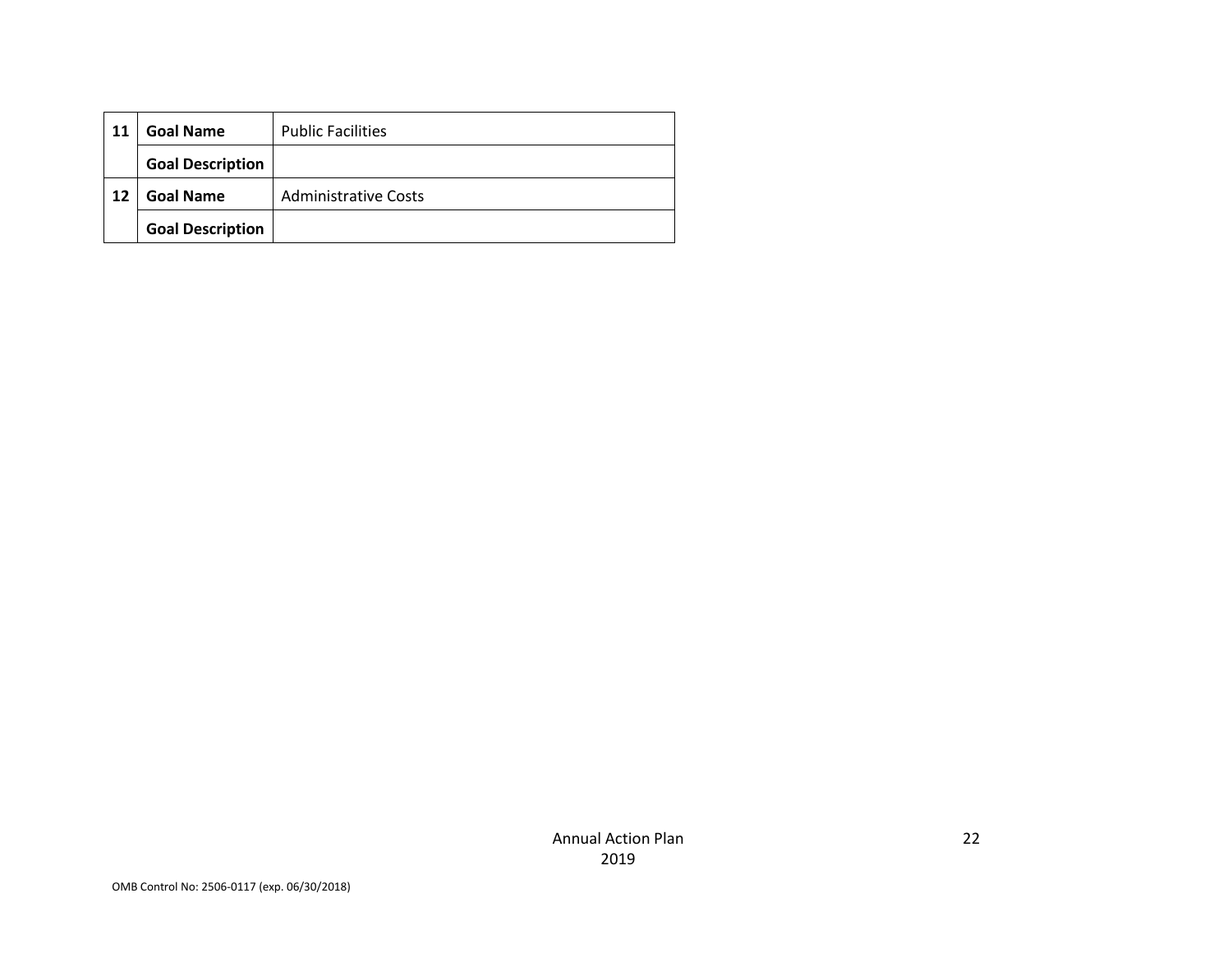## **AP-35 Projects - 91.420, 91.220(d)**

#### **Introduction**

CDBG, HOME, and ESG funds will be directed to do the following projects in Fiscal Year 2019.

| # | <b>Project Name</b>                           |
|---|-----------------------------------------------|
| 1 | <b>Owner Occupied Housing Activities</b>      |
| 2 | Renter Occupied Affordable Housing Activities |
| 3 | <b>Public Facilities and Infrastructure</b>   |
| 4 | <b>Support Housing Services</b>               |
| 5 | 19 - Homeless Activities                      |
| 6 | Elimination of Spot Slum/Blight               |
|   | Administration                                |

**Table 4 – Project Information**

#### **Describe the reasons for allocation priorities and any obstacles to addressing underserved needs**

The greatest obstacle to meeting underserved needs for low-and moderate income residents is the diminishing resources at the federal, state and local levels. The Lancaster County Redevelopment Authority strives to balance the need for affordable housing, infrastructure and human services with the funds that are available. When allocating CDBG, HOME and ESG funds, careful attention is given to targeting low- and moderate income persons in Lancaster County. By reaching out to low and moderateincome population through networking, public meetings, public notices, and speaking opportunities, Lancaster County ensures information about its programs reaches the target recipients.

Other obstacles include Pennsylvania's system of decentralized, fragmented, and uncoordinated land use controls under the Pennsylvania Municipalities Planning Code (MPC) which significantly limits the ability of PA governments to positively influence land use decision. As primary powers to plan for and regulate use of land are granted to local governments, Lancaster County cannot mandate change in land use regulatory practices. Also, the increasing cost of land and the rising cost to install the necessary infrastructure to develop the land (streets, sewers, street widths, etc.) creates an obstacle to addressing underserved needs.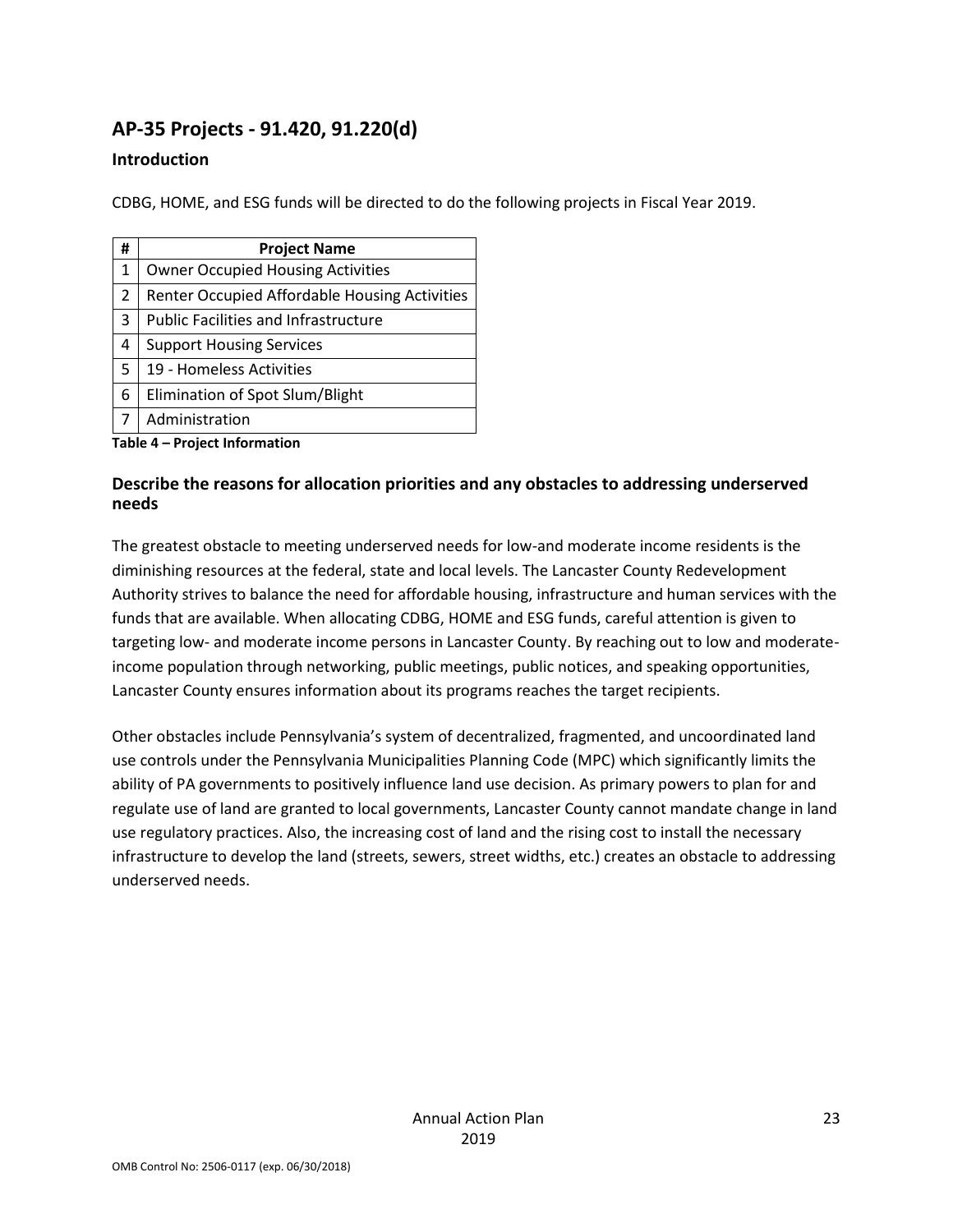## **AP-38 Project Summary**

**Project Summary Information**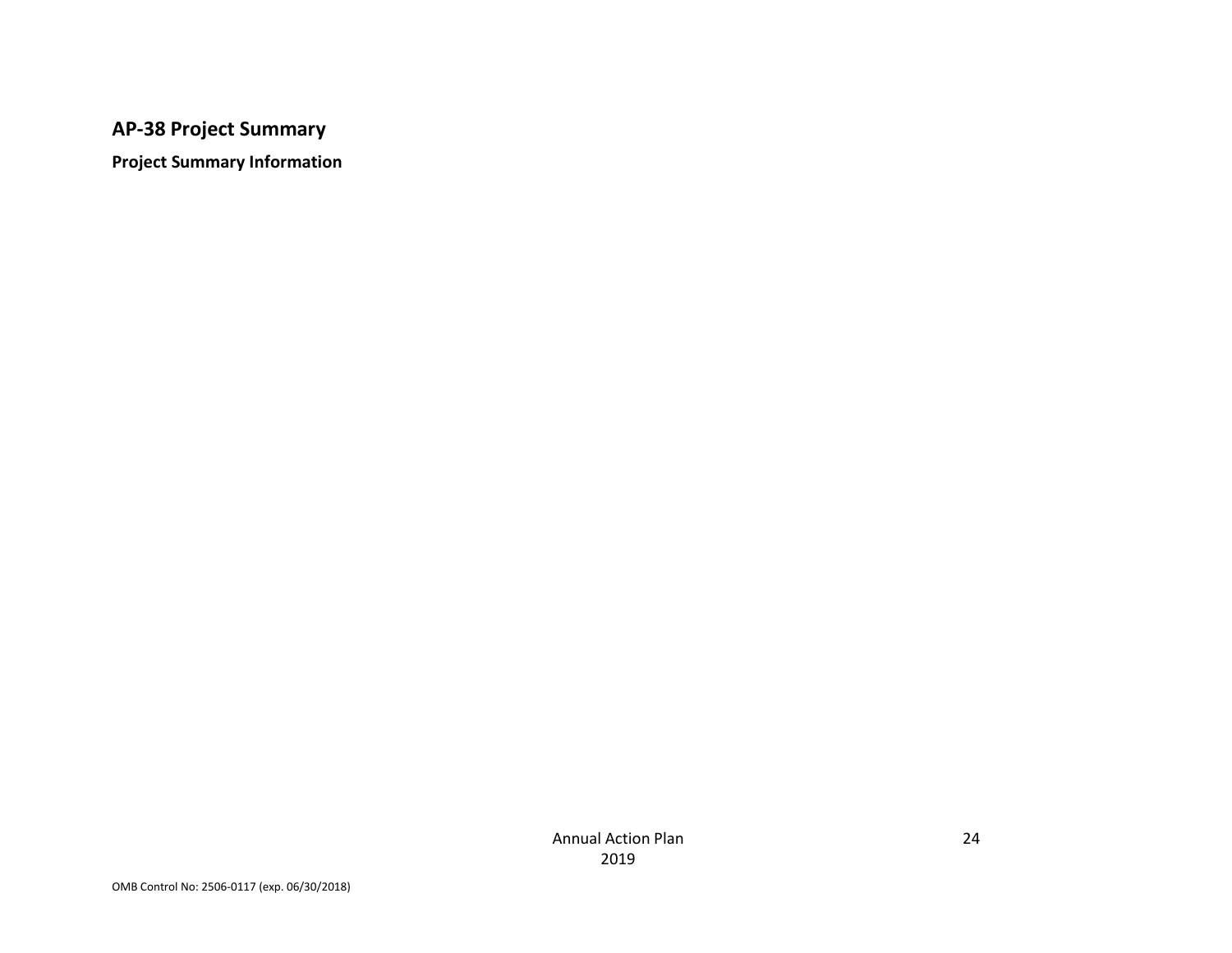| $\mathbf{1}$   | <b>Project Name</b>                                                                                     | <b>Owner Occupied Housing Activities</b>                                                                                                                                                                                                                     |
|----------------|---------------------------------------------------------------------------------------------------------|--------------------------------------------------------------------------------------------------------------------------------------------------------------------------------------------------------------------------------------------------------------|
|                | <b>Target Area</b>                                                                                      | County of Lancaster<br>City of Lancaster<br>Rivertowns                                                                                                                                                                                                       |
|                | <b>Goals Supported</b>                                                                                  | <b>Rehabilitate Existing Owner Units</b><br><b>Assist First Time Homebuyers</b>                                                                                                                                                                              |
|                | <b>Needs Addressed</b>                                                                                  | Affordable Housing - Rehabilitation of Units<br>Affordable Housing - Acquisition of Existing Units                                                                                                                                                           |
|                | <b>Funding</b>                                                                                          | CDBG: \$650,000<br>HOME: \$100,000                                                                                                                                                                                                                           |
|                | <b>Description</b>                                                                                      | Rehabilitate existing owner units and assist first time homebuyers                                                                                                                                                                                           |
|                | <b>Target Date</b>                                                                                      | 6/1/2020                                                                                                                                                                                                                                                     |
|                | <b>Estimate the number</b><br>and type of families that<br>will benefit from the<br>proposed activities | Fifty-6 (56) Households are estimated to benefit from the proposed<br>activities. Households are expected to include two-parent families,<br>single-parent families with children and adult households including<br>elderly and disabled heads of household. |
|                | <b>Location Description</b>                                                                             | Throughout Lancaster County, including the City of Lancaster                                                                                                                                                                                                 |
|                | <b>Planned Activities</b>                                                                               | Home Repair Program: Provide financial and technical assistance to<br>rehabilitate owner-occupied homes to current building codes. Assistance<br>for eligible homeowners is provided as a deferred payment loan and will<br>not exceed \$24,999.             |
|                |                                                                                                         | County Homebuyer Program: Provide direct financial assistance for first<br>time homebuyers through a loan up to \$5,000 through a zero interest<br>deferred loan.                                                                                            |
|                |                                                                                                         | Lead-Based Paint Grant Program: Assistance is available to reduce or<br>eliminate lead hazards in housing for qualified owner-occupied units.                                                                                                                |
|                |                                                                                                         | City of Lancaster New Construction: Provide funding to develope new<br>afforadable owner-occupied units through the HOME Consortium.                                                                                                                         |
|                |                                                                                                         | Housing Programs Administration: Activity delivery costs associated<br>with housing rehabilitation activities.                                                                                                                                               |
| $\overline{2}$ | <b>Project Name</b>                                                                                     | Renter Occupied Affordable Housing Activities                                                                                                                                                                                                                |
|                | <b>Target Area</b>                                                                                      | County of Lancaster<br>City of Lancaster<br>Rivertowns                                                                                                                                                                                                       |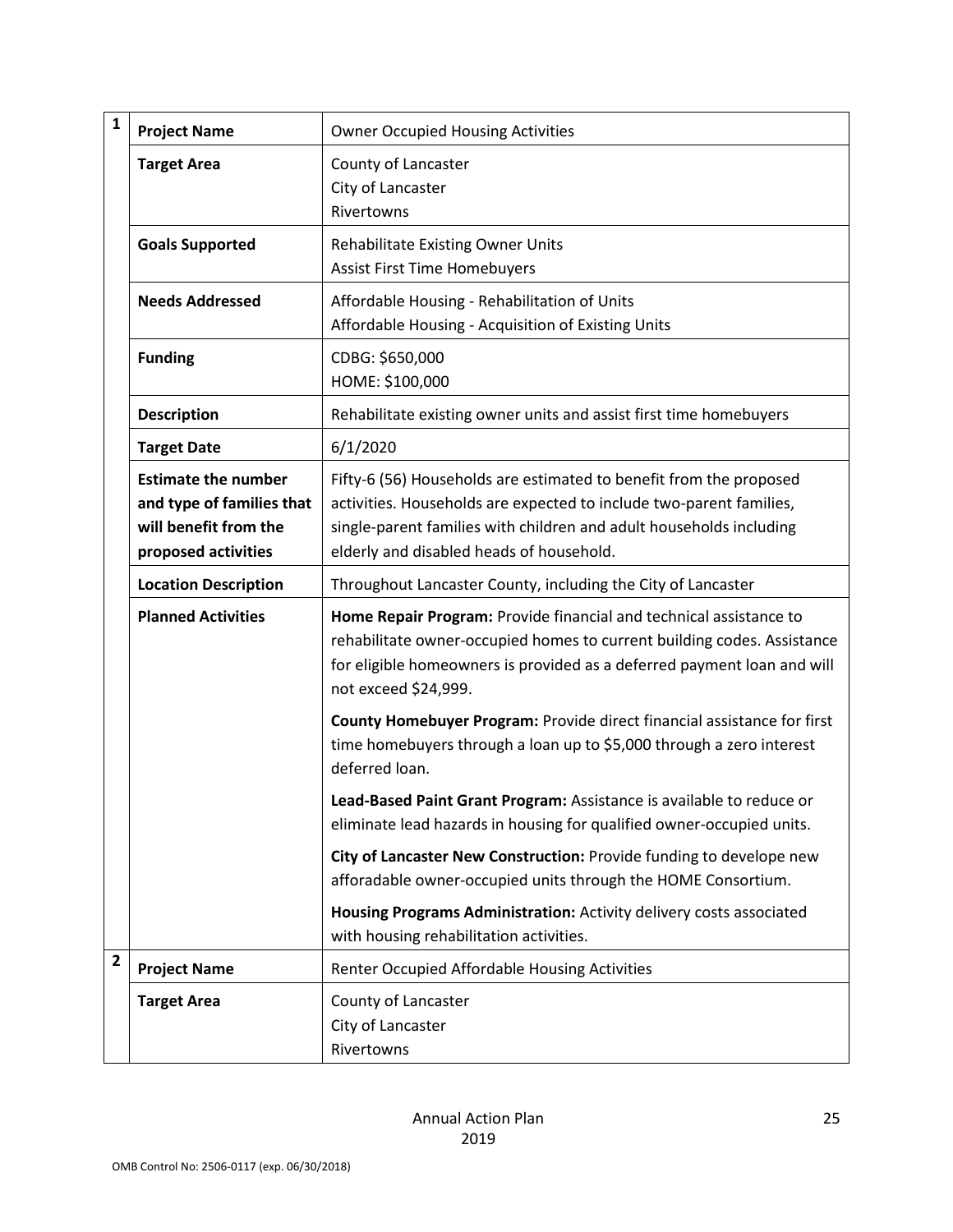|   | <b>Goals Supported</b>                                                                                  | <b>Create Affordable Rental Units</b><br>Rehabilitate Existing Renter Units                                                                                                                                                                                |
|---|---------------------------------------------------------------------------------------------------------|------------------------------------------------------------------------------------------------------------------------------------------------------------------------------------------------------------------------------------------------------------|
|   | <b>Needs Addressed</b>                                                                                  | Affordable Housing - Production of New Units<br>Affordable Housing - Rehabilitation of Units                                                                                                                                                               |
|   | <b>Funding</b>                                                                                          | CDBG: \$300,000<br>HOME: \$1,504,765                                                                                                                                                                                                                       |
|   | <b>Description</b>                                                                                      | Creation and rehabilitation of affordable rental units                                                                                                                                                                                                     |
|   | <b>Target Date</b>                                                                                      | 6/1/2020                                                                                                                                                                                                                                                   |
|   | <b>Estimate the number</b><br>and type of families that<br>will benefit from the<br>proposed activities | Approximately 70 households are expected to be assisted which include<br>families with children, elderly and disabled households.                                                                                                                          |
|   | <b>Location Description</b>                                                                             | Rental housing locations will be determined as a result of the LIHTC<br>process through Pennsylvania Housing Finance Agency. Other projects<br>through the Rental Rehabilitation Program may be located anywhere in<br>the County of Lancaster.            |
|   | <b>Planned Activities</b>                                                                               | Rental Housing Program: This program is designed to provide HOME<br>funding for new construction of affordable rental housing. Activities<br>funded usually also apply to PHFA for 9% tax credits. CDBG funding is<br>also used for preservation projects. |
|   |                                                                                                         | Rental Rehabilitation Program: This program is designed to provide<br>loans to individuals and organizations to rehabilitate rental units or<br>create new affordable rental units through CDBG funding.                                                   |
|   |                                                                                                         | Lead-Based Paint Grant Program: Assistance is available to reduce or<br>eliminate lead hazards in housing for qualified renter-occupied units, and<br>CDBG will be used a match funding.                                                                   |
| 3 | <b>Project Name</b>                                                                                     | <b>Public Facilities and Infrastructure</b>                                                                                                                                                                                                                |
|   | <b>Target Area</b>                                                                                      | County of Lancaster<br>Rivertowns                                                                                                                                                                                                                          |
|   | <b>Goals Supported</b>                                                                                  | Water, Sewer, and Neighborhood Street Improvements<br><b>Public Facilities</b>                                                                                                                                                                             |
|   | <b>Needs Addressed</b>                                                                                  | Public Improvements and Infrastructure<br>Economic Development and Borough Revitalization                                                                                                                                                                  |
|   | <b>Funding</b>                                                                                          | CDBG: \$700,000                                                                                                                                                                                                                                            |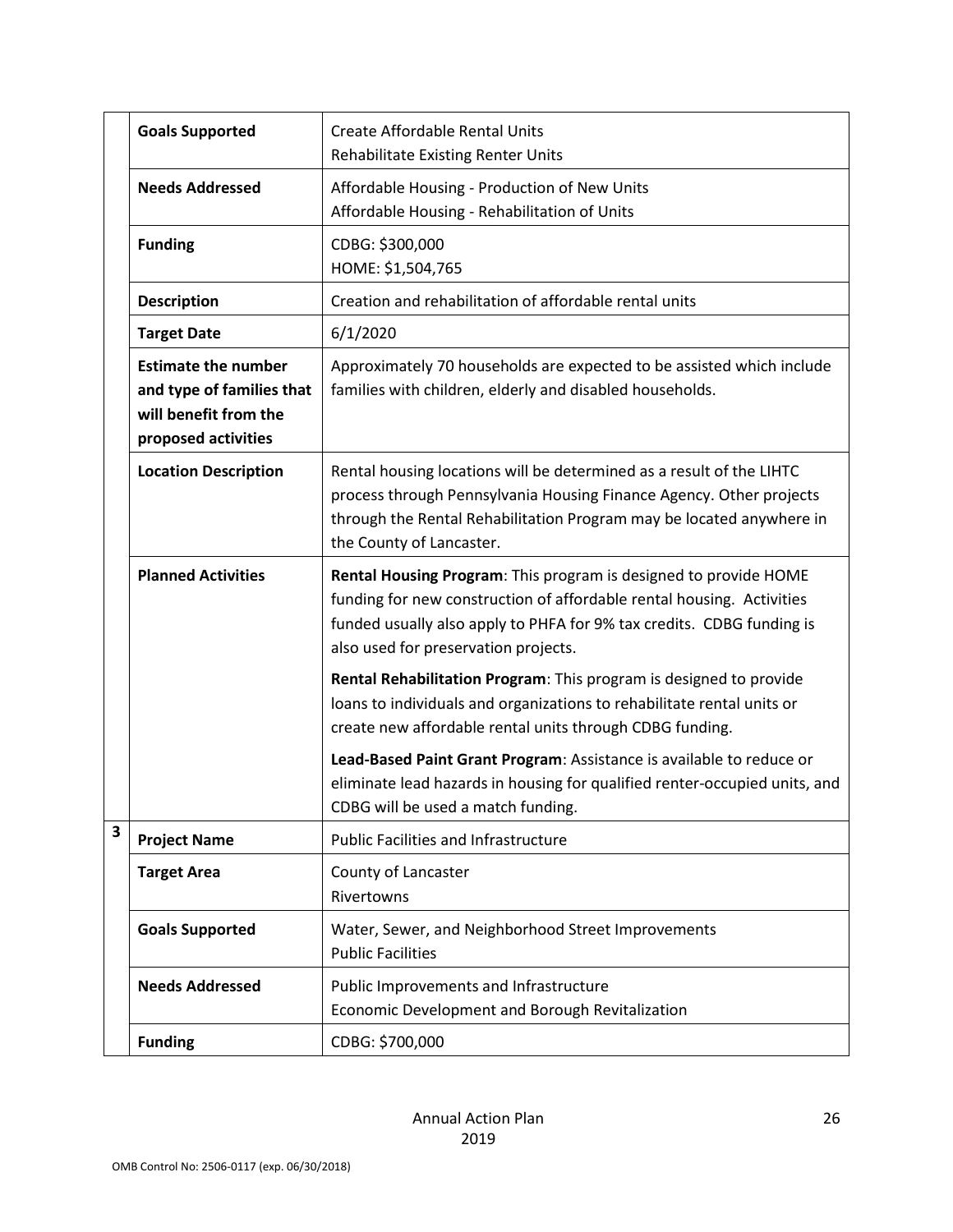|   | <b>Description</b>                                                                                      | Water, Sewer, and Neighborhood Street Improvements as well as<br>Borough Revitalization efforts.                                                                                                      |
|---|---------------------------------------------------------------------------------------------------------|-------------------------------------------------------------------------------------------------------------------------------------------------------------------------------------------------------|
|   | <b>Target Date</b>                                                                                      | 6/1/2020                                                                                                                                                                                              |
|   | <b>Estimate the number</b><br>and type of families that<br>will benefit from the<br>proposed activities | Funding of four (4) county-wide projects will benefit approximately<br>15,000 people.                                                                                                                 |
|   | <b>Location Description</b>                                                                             | Lancaster County, outside the City of Lancaster.                                                                                                                                                      |
|   | <b>Planned Activities</b>                                                                               | Water, Sewer, and Neighborhood Street Improvements. Public Facility<br>projects will also be funded.                                                                                                  |
| 4 | <b>Project Name</b>                                                                                     | <b>Support Housing Services</b>                                                                                                                                                                       |
|   | <b>Target Area</b>                                                                                      | County of Lancaster<br>City of Lancaster                                                                                                                                                              |
|   | <b>Goals Supported</b>                                                                                  | <b>Support Housing Services</b><br><b>Support Rapid Re-housing Services</b><br><b>Assist Emergency Shelter Activities</b>                                                                             |
|   | <b>Needs Addressed</b>                                                                                  | <b>Public Services - Housing and Homelessness</b>                                                                                                                                                     |
|   | <b>Funding</b>                                                                                          | CDBG: \$400,000<br>ESG: \$224,743                                                                                                                                                                     |
|   | <b>Description</b>                                                                                      | Support housing and homeless services. Up to 15% of the total CDBG<br>allocation to the County of Lancaster                                                                                           |
|   | <b>Target Date</b>                                                                                      | 6/1/2020                                                                                                                                                                                              |
|   | <b>Estimate the number</b><br>and type of families that<br>will benefit from the<br>proposed activities | Approximately 600 households will be assisted through housing services;<br>primarily single-parent families with children.                                                                            |
|   | <b>Location Description</b>                                                                             | Housing and homeless services will be provided to persons that are HUD-<br>defined homeless in Lancaster County.                                                                                      |
|   | <b>Planned Activities</b>                                                                               | Public Services Program: Activities may include but are not limited to<br>legal services, case management and counseling, assistance to survivors<br>of domestic violence, and fair housing services. |
| 5 | <b>Project Name</b>                                                                                     | 19 - Homeless Activities                                                                                                                                                                              |
|   | <b>Target Area</b>                                                                                      | County of Lancaster<br>City of Lancaster                                                                                                                                                              |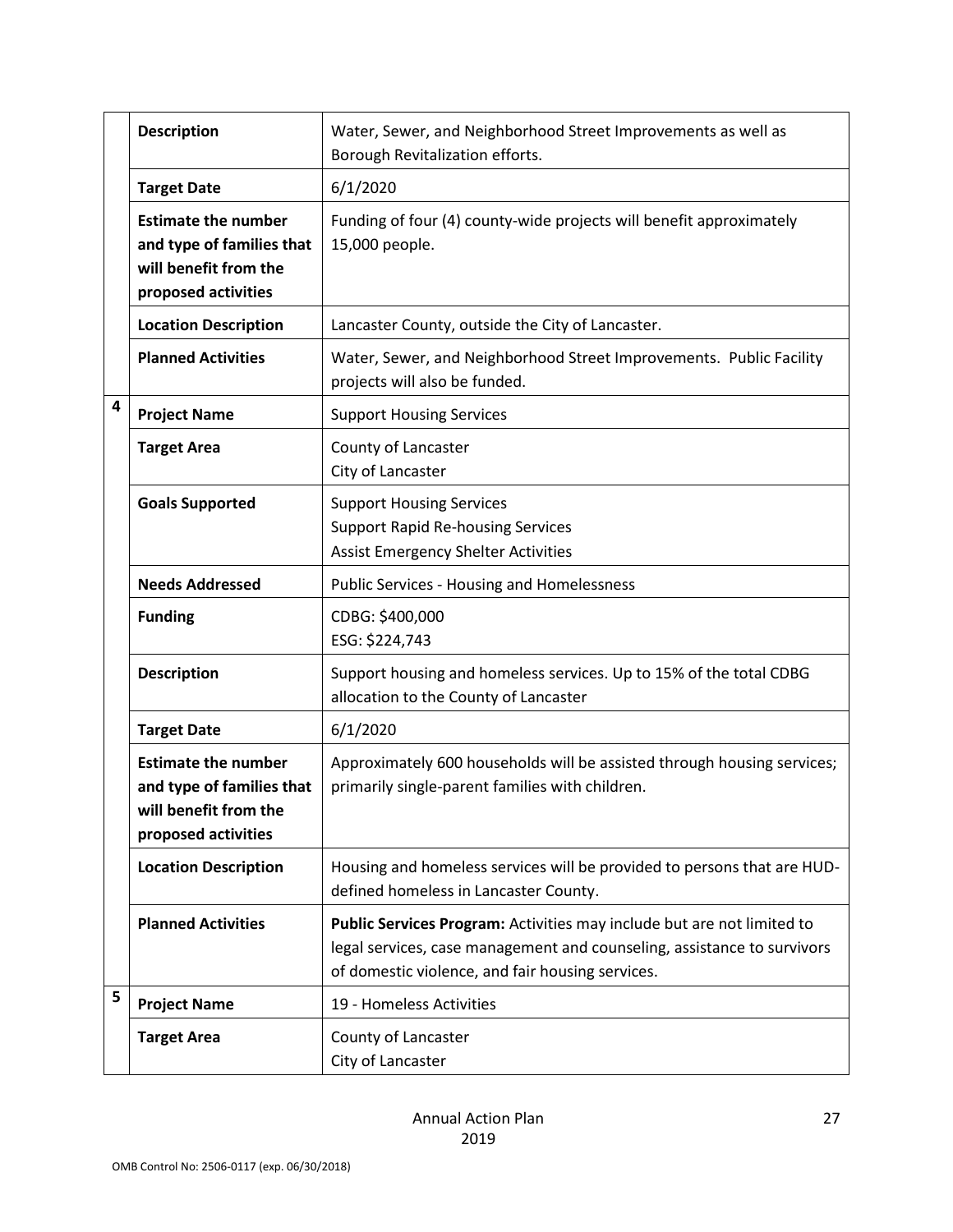|   | <b>Goals Supported</b>                                                                                  | <b>Support Housing Services</b><br><b>Support Rapid Re-housing Services</b><br><b>Assist Emergency Shelter Activities</b>                                                                                                                                                                                   |
|---|---------------------------------------------------------------------------------------------------------|-------------------------------------------------------------------------------------------------------------------------------------------------------------------------------------------------------------------------------------------------------------------------------------------------------------|
|   | <b>Needs Addressed</b>                                                                                  | <b>Support Homeless Services</b>                                                                                                                                                                                                                                                                            |
|   | <b>Funding</b>                                                                                          | CDBG: \$400,000<br>ESG: \$242,965                                                                                                                                                                                                                                                                           |
|   | <b>Description</b>                                                                                      | Support county-wide efforts to end homelessness.                                                                                                                                                                                                                                                            |
|   | <b>Target Date</b>                                                                                      | 6/30/2020                                                                                                                                                                                                                                                                                                   |
|   | <b>Estimate the number</b><br>and type of families that<br>will benefit from the<br>proposed activities | Approximatley 400 households will benefit from homeless services.                                                                                                                                                                                                                                           |
|   | <b>Location Description</b>                                                                             | Services will be provided in "hubs" in the county and also at facilities in<br>the City of Lancaster that serve people county-wide.                                                                                                                                                                         |
|   | <b>Planned Activities</b>                                                                               | Activities will include rapid rehousing services and emergency shelter<br>actviities. Fifty (50) percent of the reserved funds will be used for rapid<br>rehouing activities while the other 50% will be used for shelter activities.<br>ESG funds will also be used for the administration of the program. |
| 6 | <b>Project Name</b>                                                                                     | Elimination of Spot Slum/Blight                                                                                                                                                                                                                                                                             |
|   | <b>Target Area</b>                                                                                      | County of Lancaster<br>Rivertowns                                                                                                                                                                                                                                                                           |
|   | <b>Goals Supported</b>                                                                                  | Reduce the Number of Blighted Properties                                                                                                                                                                                                                                                                    |
|   | <b>Needs Addressed</b>                                                                                  | Affordable Housing - Rehabilitation of Units<br>Economic Development and Borough Revitalization                                                                                                                                                                                                             |
|   | <b>Funding</b>                                                                                          | CDBG: \$325,000                                                                                                                                                                                                                                                                                             |
|   | <b>Description</b>                                                                                      | Acquisition and rehabilitation of properties to eliminate blighted<br>conditions and to support revitalization in boroughs in Lancaster County                                                                                                                                                              |
|   | <b>Target Date</b>                                                                                      | 6/30/2020                                                                                                                                                                                                                                                                                                   |
|   | <b>Estimate the number</b><br>and type of families that<br>will benefit from the<br>proposed activities | Up to 4 blighted properties will be acquired.                                                                                                                                                                                                                                                               |
|   | <b>Location Description</b>                                                                             | Properties will likely be in the 16 boroughs in the county.                                                                                                                                                                                                                                                 |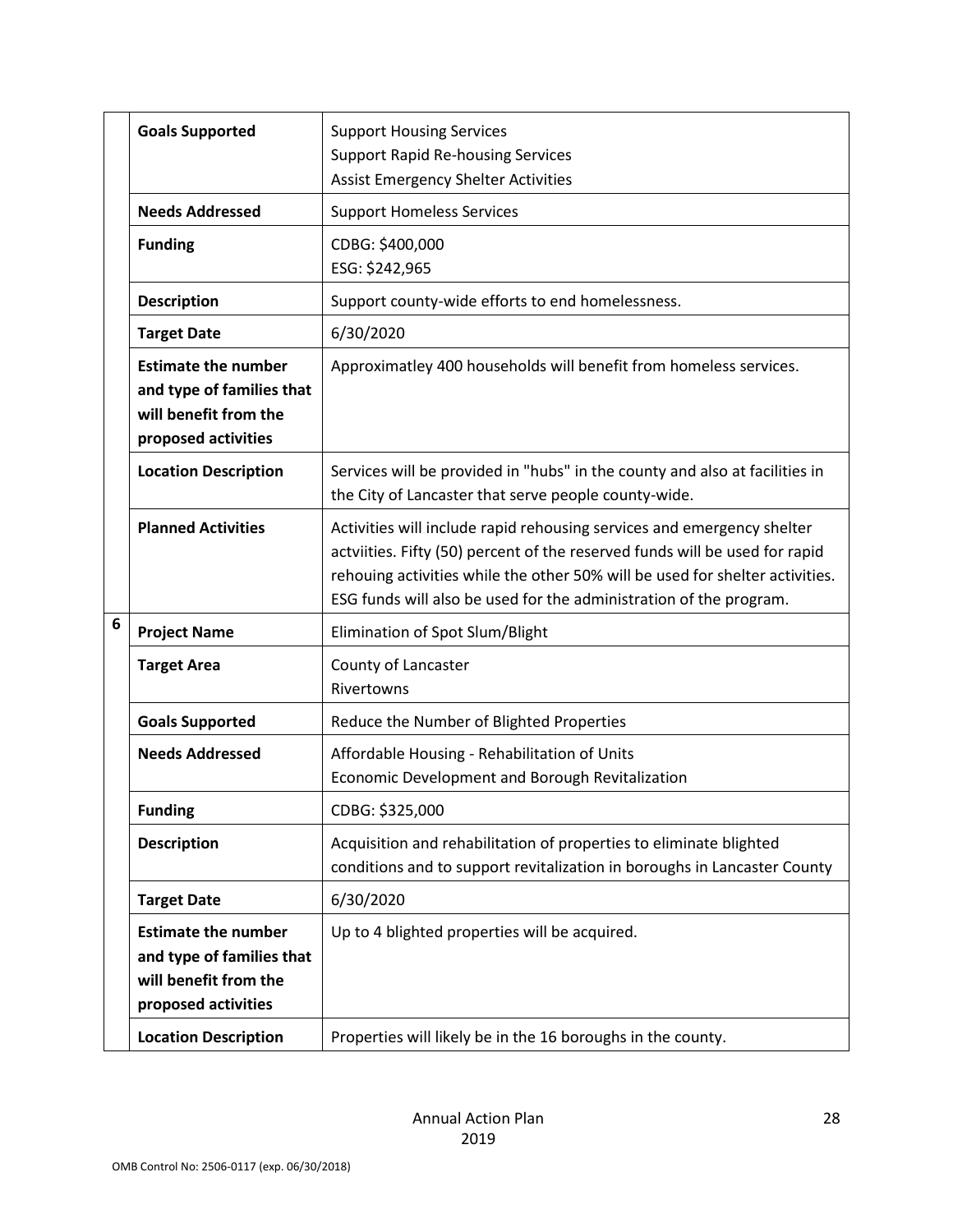|                | <b>Planned Activities</b>                                                                               | Acquisition, rehabiliation of blighted properties on a spot basis.<br>Vacant Property Reinvestment Board: The Board will carry out the<br>process to determine and, if applicable, designate properties as blighted.<br>Properties maybe acquired by the Lancaster County Redevelopment<br>Authority or the Lancaster County Land Bank Authority for resale to |
|----------------|---------------------------------------------------------------------------------------------------------|----------------------------------------------------------------------------------------------------------------------------------------------------------------------------------------------------------------------------------------------------------------------------------------------------------------------------------------------------------------|
|                |                                                                                                         | developers to rehabilitate them.                                                                                                                                                                                                                                                                                                                               |
| $\overline{7}$ | <b>Project Name</b>                                                                                     | Administration                                                                                                                                                                                                                                                                                                                                                 |
|                | <b>Target Area</b>                                                                                      |                                                                                                                                                                                                                                                                                                                                                                |
|                | <b>Goals Supported</b>                                                                                  | <b>Administrative Costs</b>                                                                                                                                                                                                                                                                                                                                    |
|                | <b>Needs Addressed</b>                                                                                  | Affordable Housing - Production of New Units<br>Affordable Housing - Rehabilitation of Units<br>Affordable Housing - Acquisition of Existing Units<br>Public Improvements and Infrastructure<br><b>Public Services - Housing and Homelessness</b><br>Economic Development and Borough Revitalization<br><b>Support Homeless Services</b>                       |
|                | <b>Funding</b>                                                                                          | CDBG: \$520,000<br>HOME: \$208,116                                                                                                                                                                                                                                                                                                                             |
|                | <b>Description</b>                                                                                      | Administrative costs to operate funded programs.                                                                                                                                                                                                                                                                                                               |
|                | <b>Target Date</b>                                                                                      | 6/30/2020                                                                                                                                                                                                                                                                                                                                                      |
|                | <b>Estimate the number</b><br>and type of families that<br>will benefit from the<br>proposed activities | <b>NA</b>                                                                                                                                                                                                                                                                                                                                                      |
|                | <b>Location Description</b>                                                                             | Lancaster county                                                                                                                                                                                                                                                                                                                                               |
|                | <b>Planned Activities</b>                                                                               | NА                                                                                                                                                                                                                                                                                                                                                             |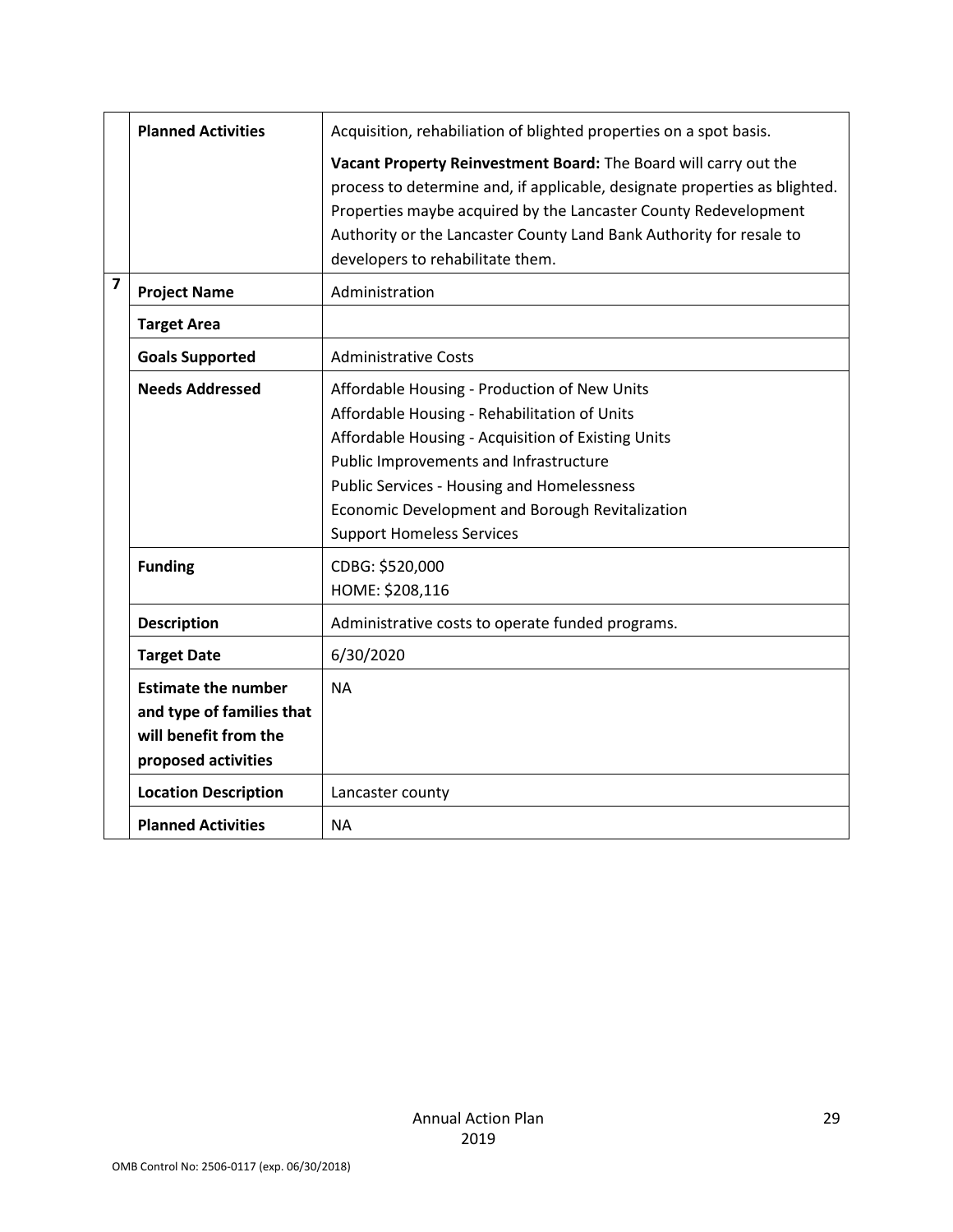## **AP-50 Geographic Distribution - 91.420, 91.220(f)**

## **Description of the geographic areas of the entitlement (including areas of low-income and minority concentration) where assistance will be directed**

According to HUD, there are 65 census Block Groups that meet the low- and moderate-income exception criteria and would therefore qualify to use Community Development Block Grant (CDBG) funds for public improvement projects. Some public infrastructure improvement projects can qualify by completing an income survey. Public improvement infrastructure projects will be located throughout the County of Lancaster and will be determined through a competitive Request for Proposals (RFP) process. Housing programs that are funded with CDBG dollars are offered to low-and moderate-income homeowners on a county-wide basis. Nonprofit organizations that provide public services to residents of Lancaster County receive CDBG funds through a competitive Request for Proposals (RFP) process in collaboration with the Lancaster County Coalition to End Homelessness (LCCEH). Many of these organizations are located in and around the City of Lancaster; however, provide services county-wide.

HOME funds are provided on a countywide basis to non- and for-profit developers of affordable rental housing. Lancaster County uses a Request for Proposals (RFP) process to allocate HOME funds for new construction and substantial rehabilitation of housing. HOME funds will also be available for homeowner activities and affordable rental housing within the City of Lancaster.

ESG funding will support the goals of the HEARTH Act by working toward ending homelessness through diversion, shelter and rapid-rehousing. Some of these services are located in Lancaster City but are available countywide.

#### **Geographic Distribution**

| <b>Target Area</b>  | <b>Percentage of Funds</b> |
|---------------------|----------------------------|
| County of Lancaster |                            |
| City of Lancaster   | 14                         |
| Rivertowns          | 1.                         |

**Table 5 - Geographic Distribution** 

#### **Rationale for the priorities for allocating investments geographically**

Areas with a concentration of low-income households are defined as those areas where more than 51 percent of the households have incomes less than 80 percent of the Median Family Income. Because the County has so few areas where 51 percent or more of the population is of low or moderate income, it determines the fundability of its activities using the "exception criteria", established by HUD. Under this rule, activities located in areas of the County with low-and moderate-income populations, which exceed 46.74 percent of the total population of the area, would generally meet the minimum requirement of principally benefitting low-and moderate-income persons. There are 49 census block groups or

Annual Action Plan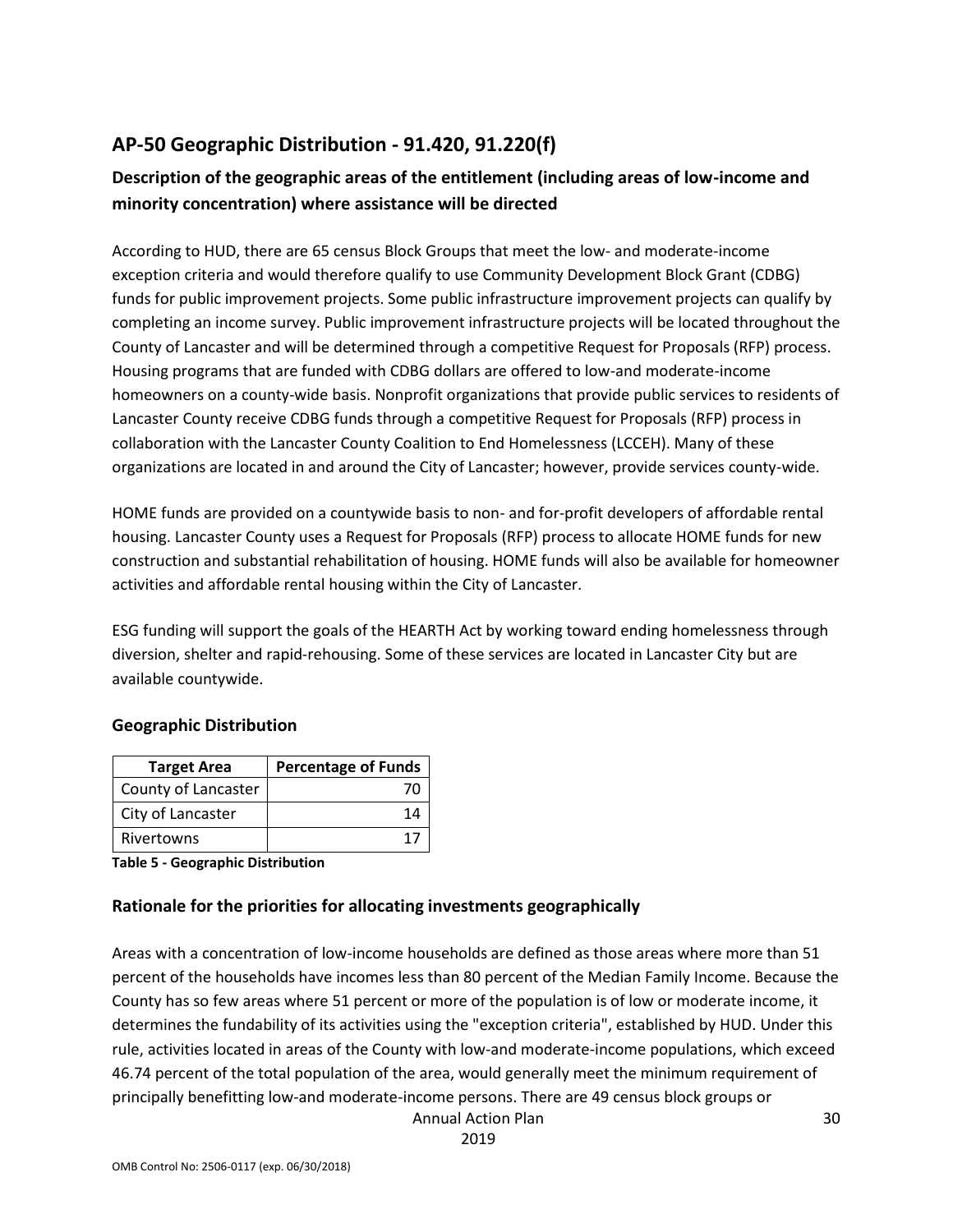"pockets" of concentrated low-and moderate-income persons and families, distributed throughout the County, that meet the exception criteria. These qualified block groups are generally located in and around the county's boroughs. One of the largest concentrations of low-and moderate-income block groups are in the Western part of Lancaster County, along the river, in the Boroughs of Columbia and Marietta. Because of this, a greater focus will be on the "Rivertowns", and activities will be funded to help with infrastructure and economic development opportunities.

The City of Lancaster and County have determined that joining together as a consortium to obtain funding under the HOME program will increase their ability to provide affordable housing for the very low-, low-and moderate-income residents of the City and County. The targeted percentage of funds to the City represents the HOME funding that will be distributed for programs benefiting city residents.

#### **Discussion**

Lancaster County uses a competitive application process to allocate funds for CDBG-funded infrastructure, public services, and ESG funds using citizen panels to review applications and make funding recommendations to the Lancaster County Commissioners. This highly competitive process considers how the applicant seeks to address the priorities and needs of Lancaster County in areas with the highest concentration of low- and moderate-income residents. With limited funding available, the projects are also reviewed as to their readiness to proceed.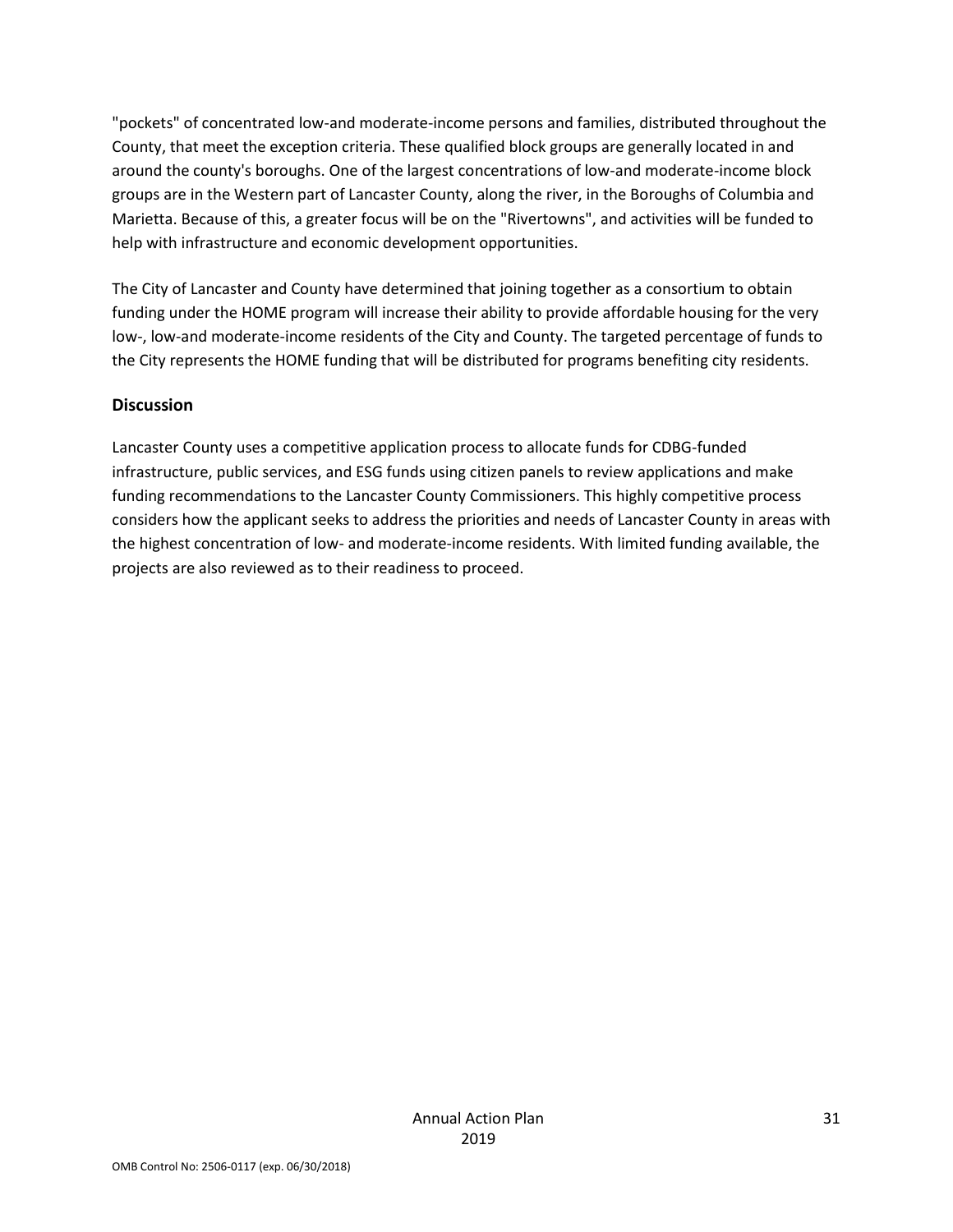## **Affordable Housing**

## **AP-55 Affordable Housing - 91.420, 91.220(g) Introduction**

Lancaster County plans to address affordable housing by creating, rehabilitating, or making available 131 units throughout the County and City of Lancaster in fiscal year 2019. Using CDBG funding, the County intends to fund the Home Repair Program and Vacant Property Reinvestment Board (VPRB) Board and Rental Rehab Program to rehabilitate owner-occupied and renter-occupied housing units. HOME funds will be used to create affordable housing units through 2 Rental Housing Projects. The City of Lancaster also plans on using HOME funds through the Consortium to create affordable renter and owneroccupied housing units.

| One Year Goals for the Number of Households to be Supported |     |  |  |
|-------------------------------------------------------------|-----|--|--|
| Homeless                                                    |     |  |  |
| Non-Homeless                                                | 131 |  |  |
| Special-Needs                                               |     |  |  |
| Total                                                       | 131 |  |  |
|                                                             |     |  |  |

**Table 6 - One Year Goals for Affordable Housing by Support Requirement**

| One Year Goals for the Number of Households Supported Through   |     |
|-----------------------------------------------------------------|-----|
| <b>Rental Assistance</b>                                        |     |
| The Production of New Units                                     | 66  |
| <b>Rehab of Existing Units</b>                                  | 40  |
| <b>Acquisition of Existing Units</b>                            |     |
| Total                                                           | 111 |
| Table 7 - One Vear Goals for Affordable Housing by Sunnert Type |     |

**Table 7 - One Year Goals for Affordable Housing by Support Type**

#### **Discussion**

Using HOME funds to address affordable housing, Lancaster County is designated as the Lead Entity of the HOME Consortium it has formed with the City of Lancaster and will manage the entire HOME allocation on behalf of the consortium. The City agrees to submit all necessary information about its planned projects to the County on a timely manner, including information necessary for performance reports.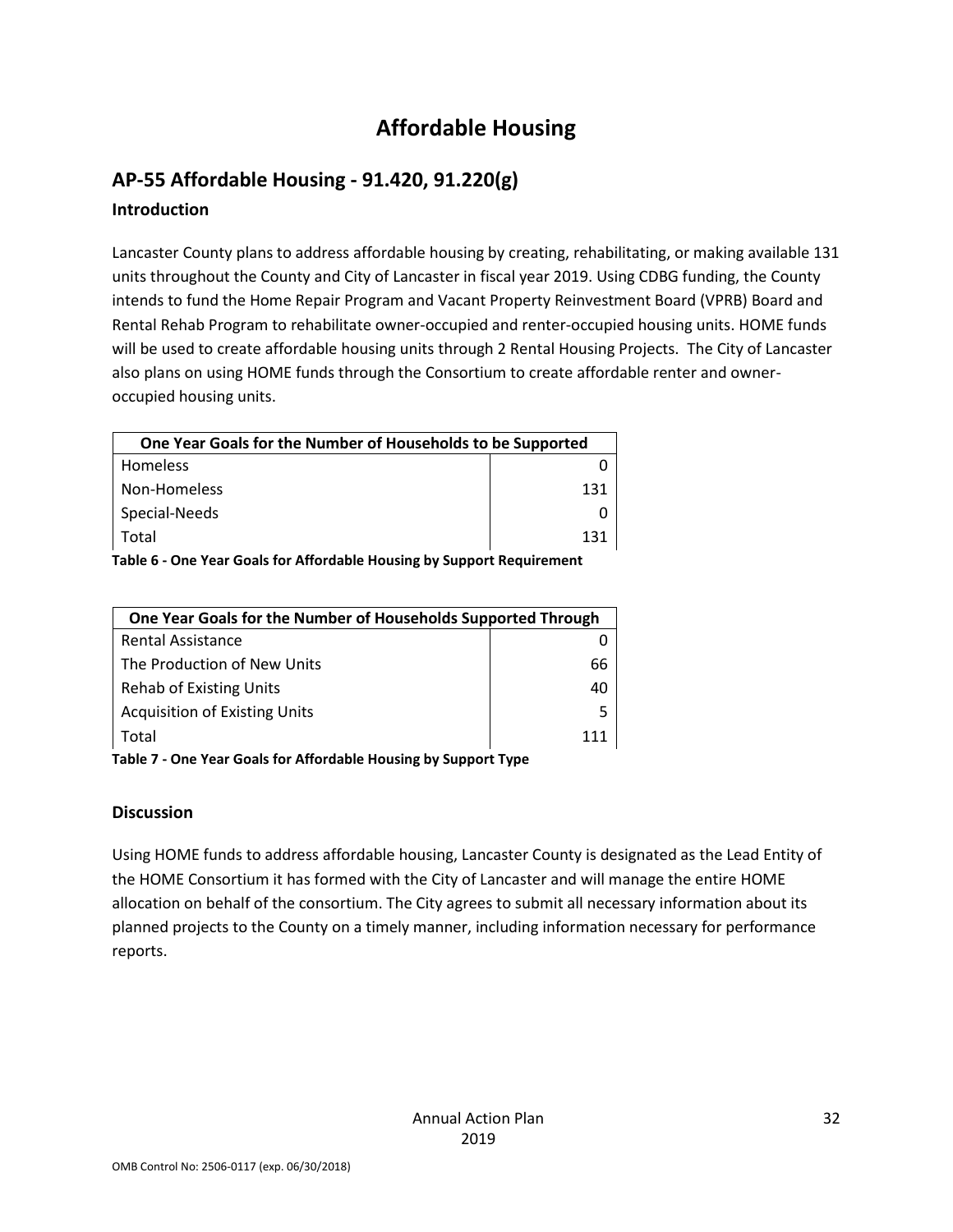# **AP-60 Public Housing - 91.420, 91.220(h)**

#### **Introduction**

There are no public housing units in Lancaster County, outside the City of Lancaster. There are however public housing units within the City of Lancaster. The Lancaster City Housing Authority (LCHA) owns and operates 564 public housing units which consist of 259 family units and 305 elderly units set in 6 public housing developments: Susquehanna Court, Franklin Terrace, Church Street Towers, Farnum Street East, and Scattered Sites I & II.

#### **Actions planned during the next year to address the needs to public housing**

Lancaster County (outside the City of Lancaster) does not have public housing and therefore is unable to describe the needs of public housing residents.

### **Actions to encourage public housing residents to become more involved in management and participate in homeownership**

NA

**If the PHA is designated as troubled, describe the manner in which financial assistance will be provided or other assistance** 

NA

**Discussion**

NA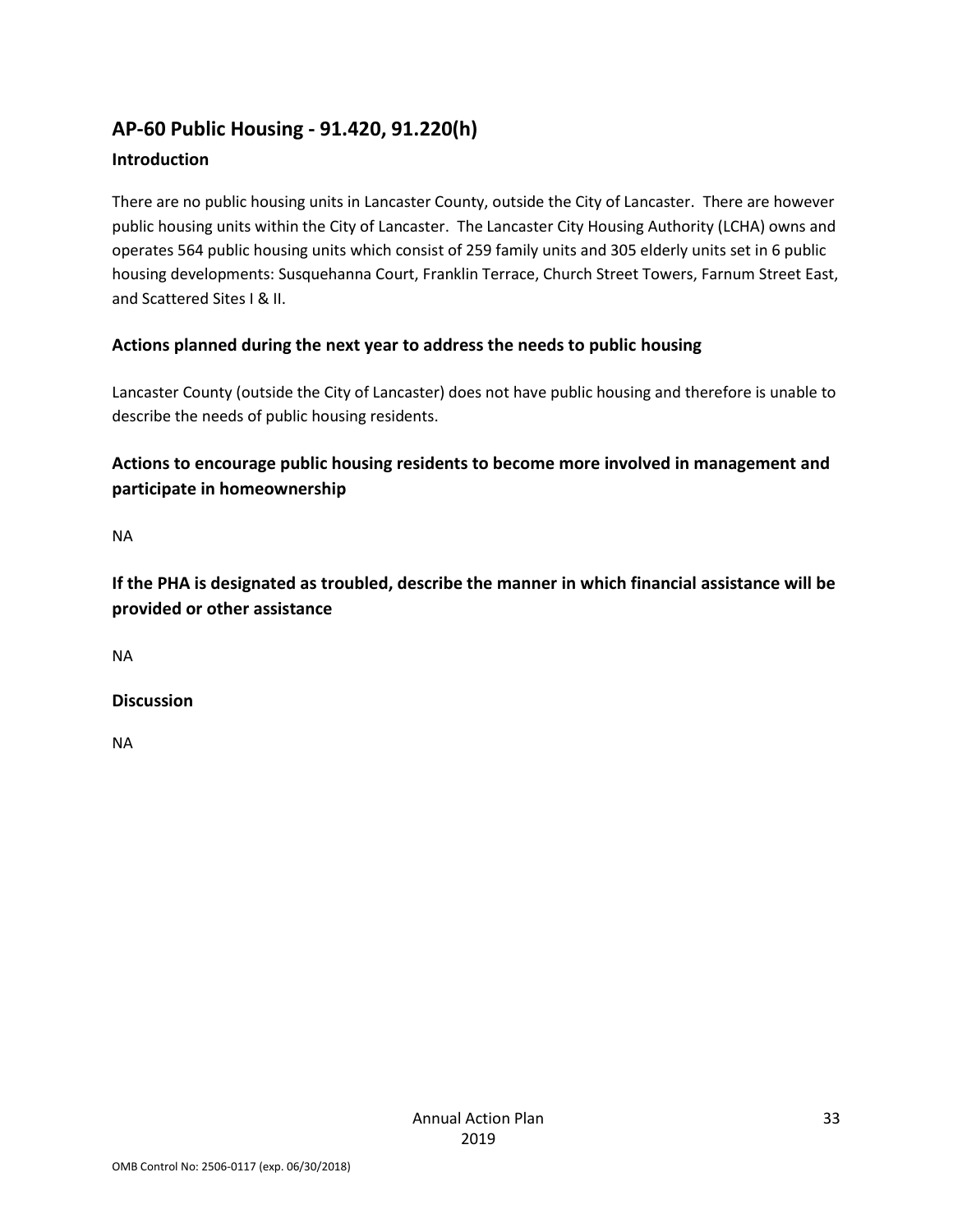## **AP-65 Homeless and Other Special Needs Activities - 91.420, 91.220(i) Introduction**

The Lancaster County Coalition to End Homelessness (LCCEH) works to achieve "functional zero" among all homeless populations. Lancaster was the first jurisdiction in Pennsylvania to achieve functional zero among veterans and is nearing functional zero for chronically homeless populations. LCCEH has broadened its base of partners (currently at 150) to address all issues that may result in individuals and families becoming homeless. Lancaster County and City work collaboratively with the LCCEH to achieve functional zero in all subpopulations of homeless. Staff from the County Redevelopment Authority serve on many LCCEH committees and attend regular homeless funders meetings to ensure consistency among homeless services. The LCCEH has recently wrapped up a strategic plan that is will begin implementing in the coming yers.

#### **Describe the jurisdictions one-year goals and actions for reducing and ending homelessness including**

#### **Reaching out to homeless persons (especially unsheltered persons) and assessing their individual needs**

The LCCEH will continue to support several Outreach Workers to reach out to homeless persons and assess their needs. LCCEH will also continue to support the coordinated entry system in place to access the assessment necessary to identify individual needs.

#### **Addressing the emergency shelter and transitional housing needs of homeless persons**

The LCCEH has identified a high demand for emergency shelter beds for families. Three emergency shelter facilities in Elizabethtown, Gap and Columbia address the emergency shelter needs in those "hub" areas. LCCEH is not supporting transitional housing as rapid rehousing programs have been shown to be less expensive and have the same, or better outcomes. Most transitional housing providers in Lancaster are in the process of converting transitional housing beds to emergency shelters, or to permanent housing.

**Helping homeless persons (especially chronically homeless individuals and families, families with children, veterans and their families, and unaccompanied youth) make the transition to permanent housing and independent living, including shortening the period of time that individuals and families experience homelessness, facilitating access for homeless individuals and families to affordable housing units, and preventing individuals and families who were recently homeless from becoming homeless again**

The LCCEH will work to maximize the capacity of rapid re-housing programs to move persons back into permanent housing as quickly as possible. Extensive landlord engagement efforts will continue to

> Annual Action Plan 2019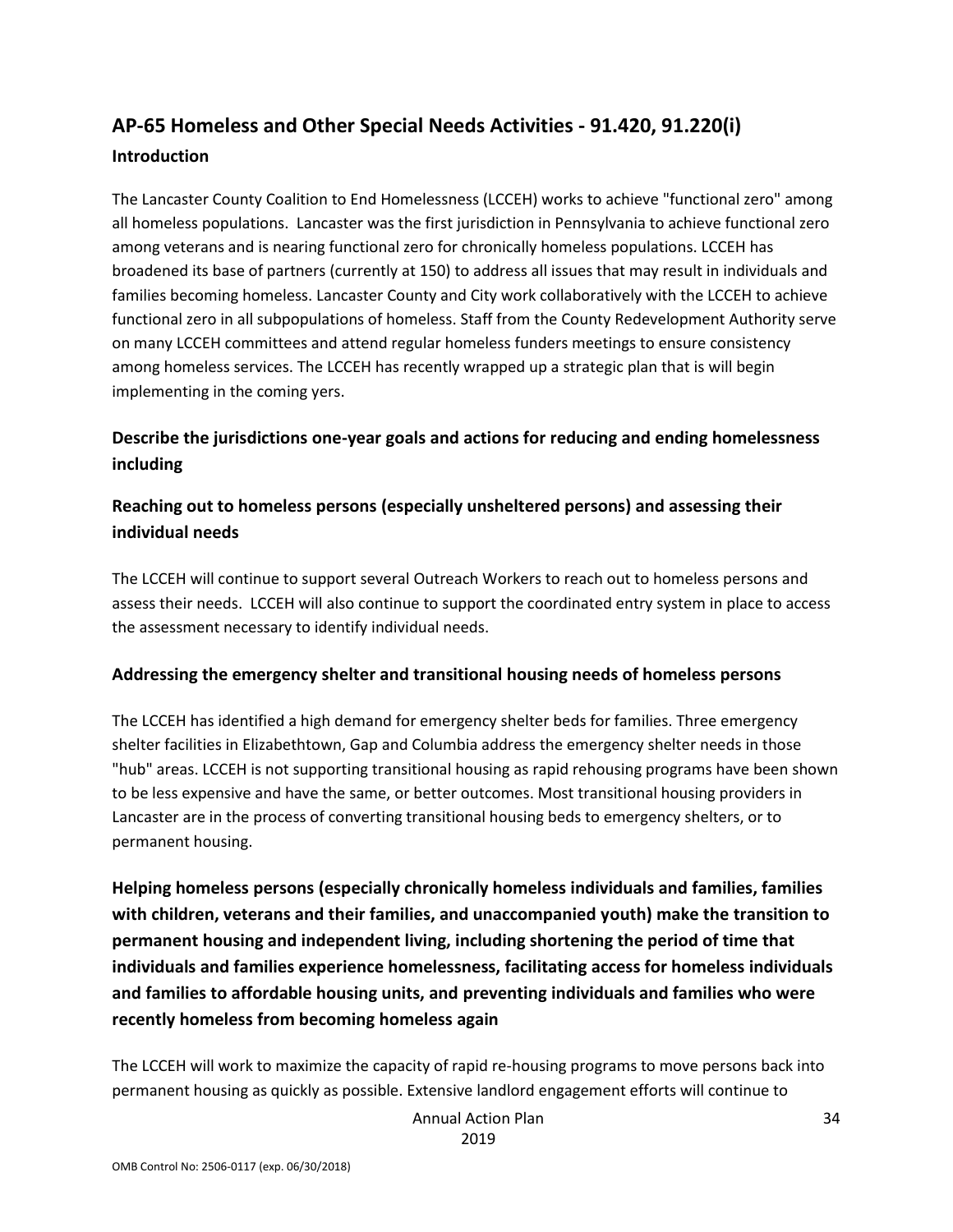address the extremely low rental housing vacancy rate in Lancaster. LCCEH prioritizes chronically homeless persons for permanent supportive housing so they can access and maintain permanent housing.

**Helping low-income individuals and families avoid becoming homeless, especially extremely low-income individuals and families and those who are: being discharged from publicly funded institutions and systems of care (such as health care facilities, mental health facilities, foster care and other youth facilities, and corrections programs and institutions); or, receiving assistance from public or private agencies that address housing, health, social services, employment, education, or youth needs.**

LCCEH continues to strengthen the discharge planning efforts with relevant publicly funded institutions and systems of care to help individuals and families to avoid homelessness. An example is a collaborative effort with Penn Medicine (formerly Lancster General Hospital or LGH) Care Connections Program so that medically compromised persons are not discharged into homelessness. LCCEH works with the Homeless Services Provider Network (HSPN) and other committees to strengthen and formalize plans among social service providers to work collaboratively to help low income populations to avoid homelessness.

#### **Discussion**

For HOME-funded rental housing projects, the Redevelopment Authority allows the creation of preferences for specific populations such as homeless persons or women and children. For example, a small rental housing project may establish a limit for women with children to assist them to obtain and maintain permanent housing.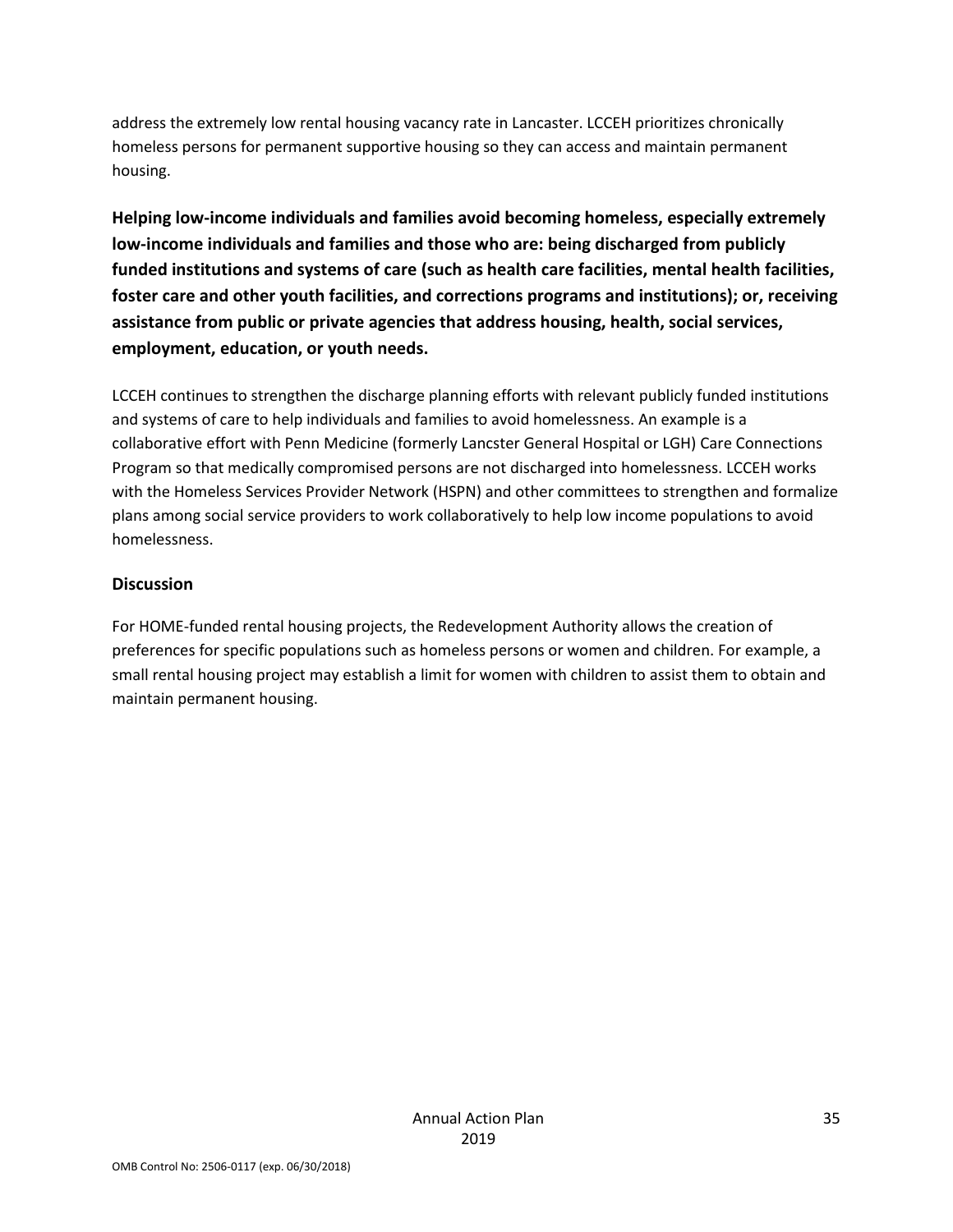# **AP-75 Barriers to affordable housing -91.420, 91.220(j)**

#### **Introduction**

The 2016-2020 Consolidated Plan identifies and supports measures by both the Redevelopment Authority and the Lancaster County Planning Commission to meet Lancaster County communities' needs for the development of more units of affordable housing.

**Actions it planned to remove or ameliorate the negative effects of public policies that serve as barriers to affordable housing such as land use controls, tax policies affecting land, zoning ordinances, building codes, fees and charges, growth limitations, and policies affecting the return on residential investment**

Because Pennsylvania is a Commonwealth, the ability to change public policies on issues such as land use controls, tax policies, zoning, fees, charges and growth limitations are limited. Each of the 60 municipalities in Lancaster County create respective policies on these issues. The County of Lancaster works hard to educate and inform local public officials on the benefits of affordable housing and specific actions that can be taken to reduce any barriers to affordable housing.

The Planning Commission has established a strategy with measurable goals for land use policy that will focus on smart growth concepts and increase the availability of affordable housing, with the goal of 15% of all new housing to be designated for low- and moderate-income families. The Planning Commission is making strides to educate the public and local planning officials on the benefits of affordable housing by creating a web-based "toolbox" of resources for municipalities to reach their community development and affordable housing goals.

In 2013, Lancaster County in conjunction with the City of Lancaster updated the Analysis of Impediments to Fair Housing Choice. In 2019, efforts will be undertaken to address the identified impediments.

#### **Discussion**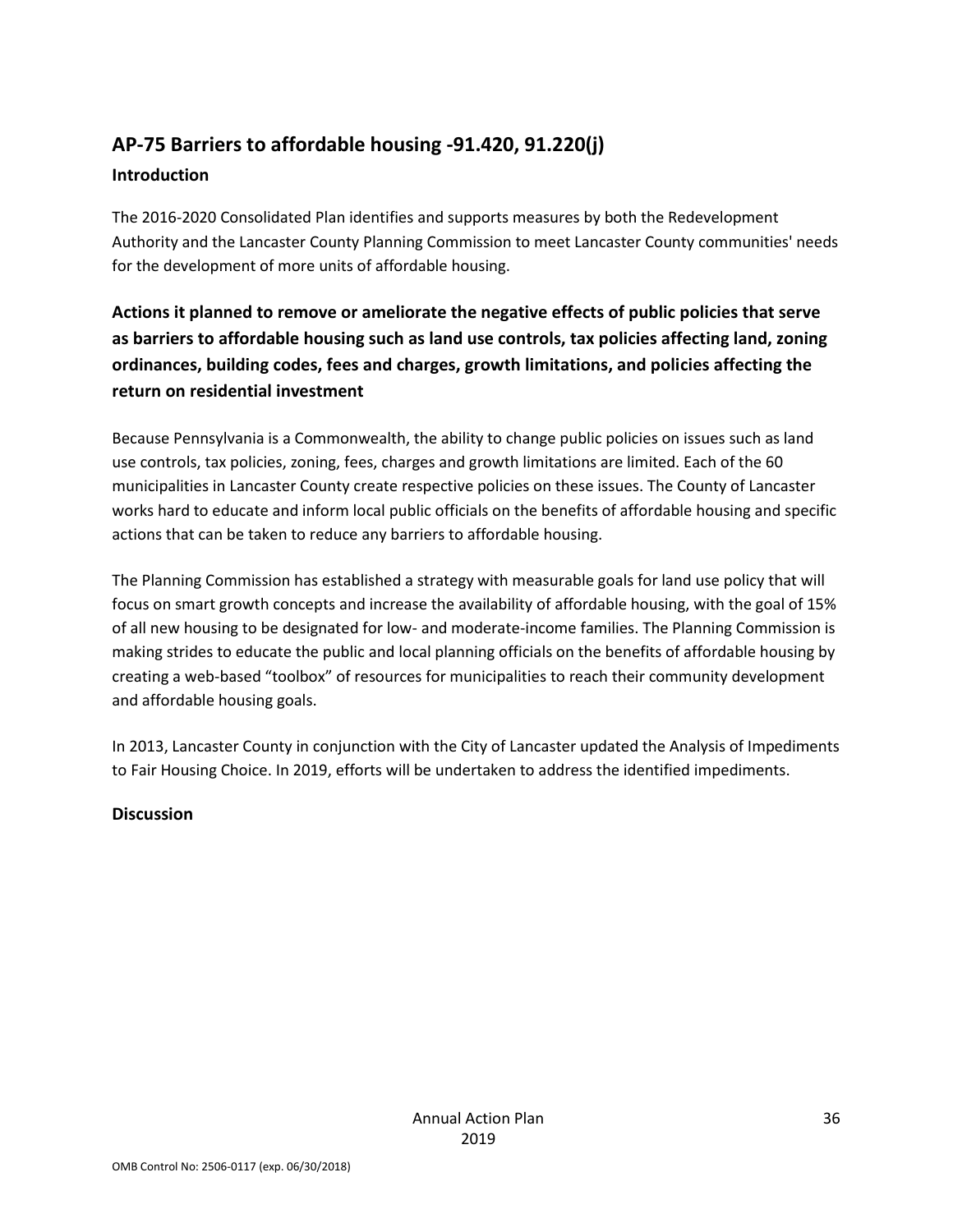## **AP-85 Other Actions - 91.420, 91.220(k) Introduction**

#### **Actions planned to address obstacles to meeting underserved needs**

The greatest obstacle in meeting underserved needs for low- and moderate-income residents is the diminishing resources at the federal, state and local levels. The Lancaster County Redevelopment Authority strives to balance the need for affordable housing, infrastructure and human services with the funds that are available. When allocating CDBG, ESG and HOME funds, careful attention is given to targeting low- and moderate-income persons in Lancaster County. By reaching out to low- and moderate-income populations through networking, public meetings, public notices and speaking opportunities, Lancaster County makes sure information about its programs reaches the target customers.

The Lancaster County Redevelopment Authority will continue to collaborate and coordinate with the United Way of Lancaster County for their ongoing community assessment efforts which will target areas of underserved needs.

#### **Actions planned to foster and maintain affordable housing**

Lancaster County plans to foster and maintain affordable housing through its Home Repair and Rental Housing Programs. The County Home Repair Program aids low- and moderate -income families to make major system improvements to their homes. Through the Rental Housing Program, the County plans on creating new affordable rental units and rehabilitate existing rental units for low- and moderate-income households. The City of Lancaster plans on maintaining affordable housing through its Homeowner Rehabilitation Program to provide financial and technical assistance to rehabilitate owner-occupied homes within the City limits.

#### **Actions planned to reduce lead-based paint hazards**

Lancaster County complies with the Lead-Based Paint Rule. The County developed a policy related to lead-based paint for each housing program funded with CDBG, HOME or ESG dollars, as well as the Lancaster County Housing Authority's Housing Choice Voucher Program, to ensure compliance with the regulations. The staff members of the Redevelopment Authority of the County of Lancaster's Technical Services Department conduct risk assessments and clearance inspections.

During 2019 the Redevelopment Authority will continue to implement the Lead-Based Paint Grant Program which will provide assistance to reduce or eliminate lead hazards in approximately 10 housing units for qualified owner-occupied, and renter-occupied units.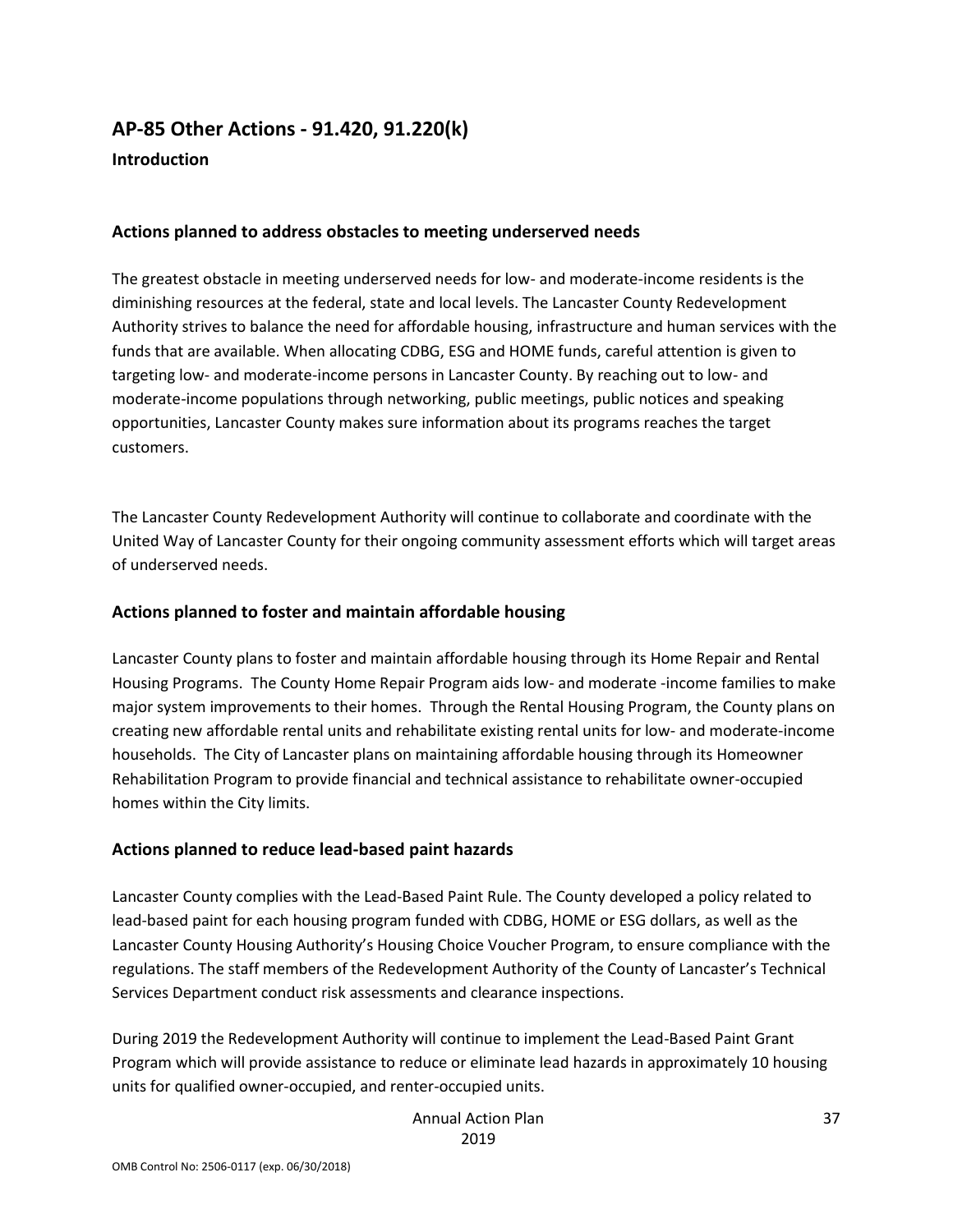There are four contractors certified to complete lead-based paint hazard reduction/abatement in Lancaster County (Pro-Coat Painting, EHC Associates, T. LaMonaca, Jr. and Manor Mechanical). On average, seven properties are tested and pass clearance inspections in the Housing Choice Voucher Program per year. On average, twenty (20) housing units in the Home Repair Program are tested and approximately 10 involve some form of lead-based paint hazard reduction per year.

#### **Actions planned to reduce the number of poverty-level families**

The services provided to persons experienceing homelessness will help to reduce the number of poverty-level families.

#### **Actions planned to develop institutional structure**

To ensure coordination with Lancaster County's goals, the County requires the Lancaster County Planning Commission to review CDBG infrastructure projects to ensure that projects outlined in the Consolidated Plan are consistent with the objectives and strategies reported in Lancaster County's Comprehensive Plan, *Places 2040*. Lancaster County, through the Redevelopment Authority of the County of Lancaster, will continue to be involved in interagency efforts to strengthen the institutional structure for housing and economic development, including but not limited to, having a representative serve on:

• LCCEH Governance Board, Executive Committee, Funders Group, and Homeless Service Provider Network;

- Susquehanna Riverlands Conservation Landscape Leadership Committee;
- Economic Development Company of Lancaster's Boroughs Collective Working Group;
- Economic Development Company of Lancaster's Loan Review Committee;
- Lancaster Housing Opportunity Partnership's Coalition for Sustainable Housing; and
- Lancaster City Alliance's Team of Lead Organizations for Building on Strength.

### **Actions planned to enhance coordination between public and private housing and social service agencies**

The Lancaster County Redevelopment Authority will continue to work with other funders such as the City of Lancaster, the County of Lancaster, and the United Way of Lancaster to increase coordination efforts between housing and social services along with the LCCEH which focuses on persons experiencing or at-risk of homelessness.

#### **Discussion**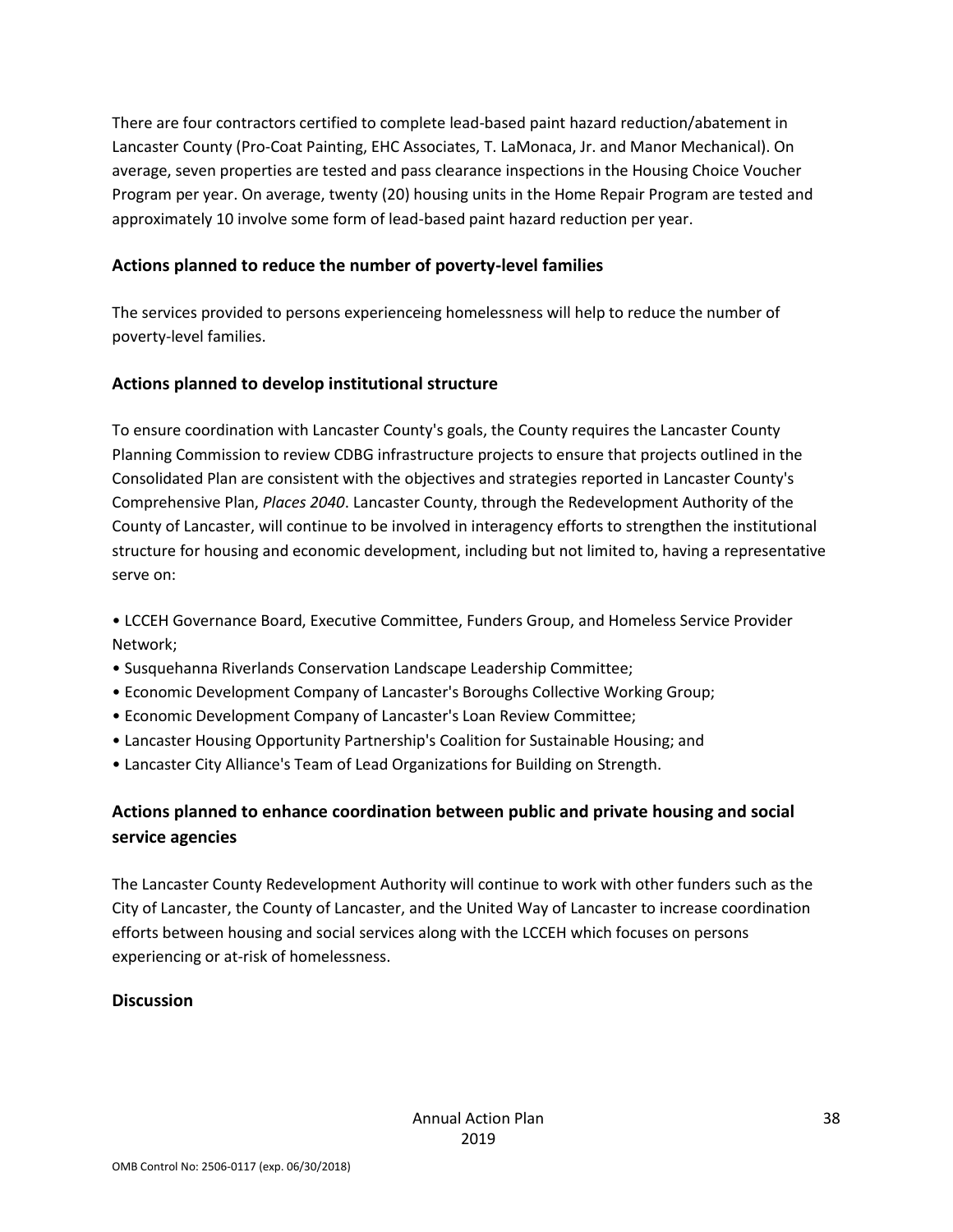## **Program Specific Requirements**

### **AP-90 Program Specific Requirements - 91.420, 91.220(l)(1,2,4)**

#### **Introduction**

#### **Community Development Block Grant Program (CDBG) Reference 24 CFR 91.220(l)(1)**

Projects planned with all CDBG funds expected to be available during the year are identified in the Projects Table. The following identifies program income that is available for use that is included in projects to be carried out.

1. The total amount of program income that will have been received before the start of the next program year and that has not yet been reprogrammed 2. The amount of proceeds from section 108 loan guarantees that will be used during the year to address the priority needs and specific objectives identified in the grantee's strategic plan 3. The amount of surplus funds from urban renewal settlements

4. The amount of any grant funds returned to the line of credit for which the planned use has not been included in a prior statement or plan.

5. The amount of income from float-funded activities

Total Program Income

#### **Other CDBG Requirements**

1. The amount of urgent need activities

#### **HOME Investment Partnership Program (HOME) Reference 24 CFR 91.220(l)(2)**

- 1. A description of other forms of investment being used beyond those identified in Section 92.205 is as follows:
- 2. A description of the guidelines that will be used for resale or recapture of HOME funds when used for homebuyer activities as required in 92.254, is as follows:
- 3. A description of the guidelines for resale or recapture that ensures the affordability of units acquired with HOME funds? See 24 CFR 92.254(a)(4) are as follows:
- 4. Plans for using HOME funds to refinance existing debt secured by multifamily housing that is rehabilitated with HOME funds along with a description of the refinancing guidelines required that will be used under 24 CFR 92.206(b), are as follows:

#### **Emergency Solutions Grant (ESG)**

Annual Action Plan 2019